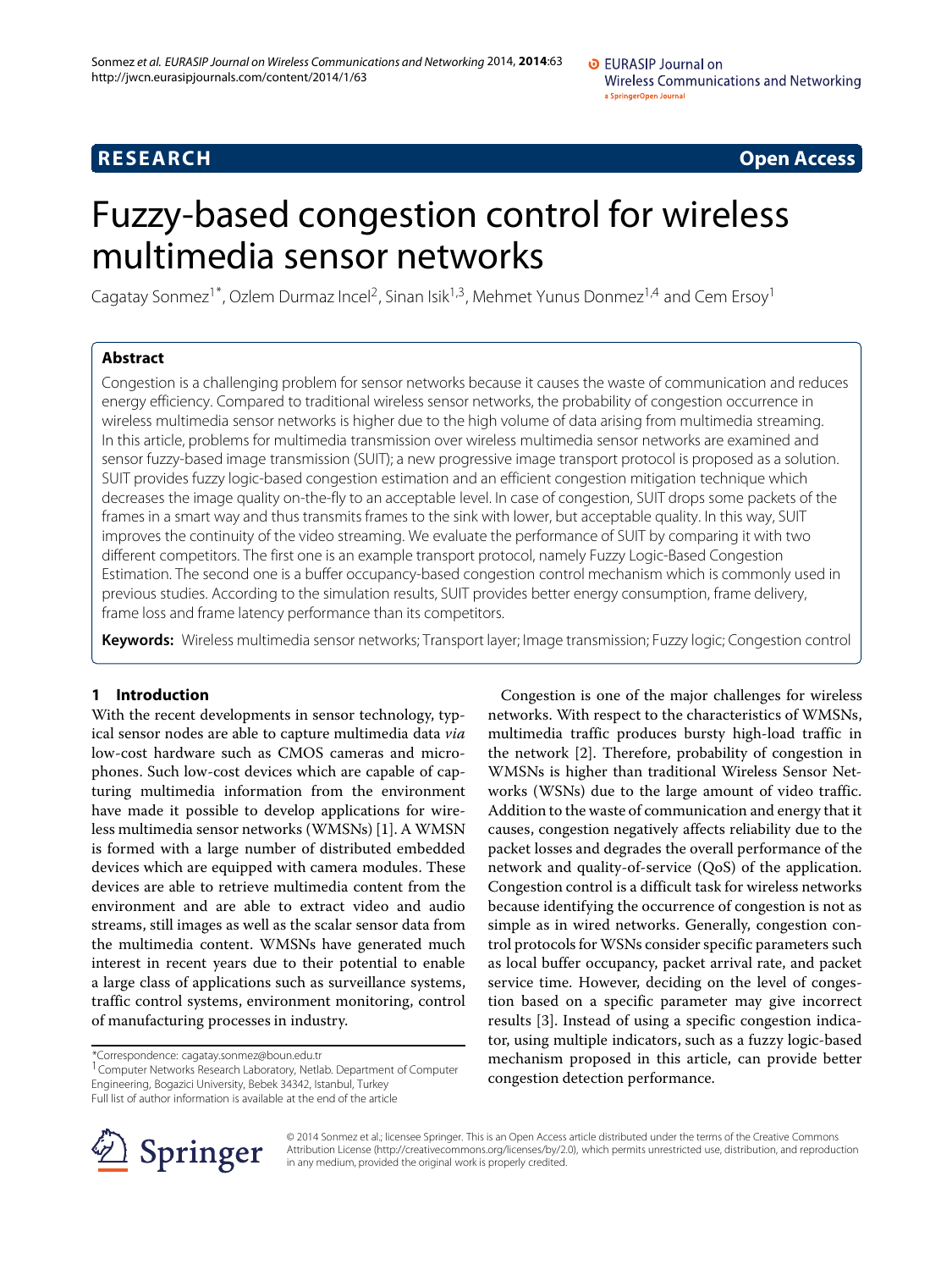Implementation of multimedia coding techniques is another major challenge for WMSNs. The encoder used in wireless sensors should have high compression capability, low complexity and high error resiliency. Predictive video coding techniques such as H.263 or MPEG (Moving Picture Experts Group) family provide quite good compression. However, these coding techniques are asymmetric such that the encoder is more complex than the decoder. They use a complex motion estimation algorithm in the encoding phase. Since sensor nodes have energy, memory, and computational-speed constraints, such encoding techniques are not appropriate for sensor devices. Therefore, a significant number of the WMSN applications are using JPEG (Joint Photographic Experts Group) images due to its lower complexity and adequate compression capabilities [\[4-](#page-15-3)[6\]](#page-15-4).

Motivated by these discussed facts, in this article we focus on the following question: 'How much efficiency can be achieved in detecting and mitigating congestion in WMSNs by using a fuzzy logic-based congestion detection method and image quality adaptation?' To answer this question, we propose sensor fuzzy-based image transport (SUIT) which is a new progressive image transport protocol that provides fuzzy logic-based congestion estimation and subsequent mitigation techniques. SUIT is designed for target monitoring applications where sensor nodes start transmitting video frames when they detect any target in their field-of-view (FoV). Since sensor nodes generate event-based video data, there is bursty traffic in the intended application. According to the mobility pattern of the targets in our application scenario, they are expected to leave the FoV after a short period. If we used a congestion detection scheme where congestion is announced by the sink node, the congestion notification sent by the sink node may be received after the target leaves the sensor node's FoV because the target is moving and there are many hops from source to sink which may cause high packet delay. Due to the characteristics of short-interval bursty traffic, SUIT does not provide a back-pressure mechanism to inform sensor nodes about the congestion. Main goal of SUIT is increasing the frame delivery performance by decreasing the quality (while maintaining an acceptable threshold), as frames are flowing over the intermediate sensors. In case of congestion, SUIT adapts the frame sending rate and instead of dropping the whole frame, it reduces the frame quality (as well as the frame size) by dropping subframes of progressively encoded JPEG without corrupting the image file. Thus, SUIT transmits images to the sink with lower, but acceptable quality. In this way, SUIT improves the continuity of the video streaming. To the best of our knowledge, SUIT is the first transport protocol proposed for WMSNs which is able to mitigate congestion by adjusting image quality while image data are being transmitted. Extensive

simulations are performed to evaluate the performance of the SUIT protocol. For congested network cases, SUIT provides better performance, in terms of frame delivery, frame loss, frame latency, than its competitors while providing acceptable image quality.

The contributions of this paper are the following:

- We propose a fuzzy logic-based congestion estimation approach to detect congestion efficiently.
- We introduce a new combination of three different congestion indicators to get a more accurate measurement of the congestion.
- We propose a novel congestion mitigation technique which can perform quality adaptation on-the-fly and provide a considerable frame delivery and latency performance gain.
- We present a protocol which utilizes the cross-layer functionalities and makes use of cross-layer information exchange among the application, transport, MAC and routing layers.

The organization of the paper is as follows: In Section [2,](#page-1-0) literature review on congestion and transport protocols for wireless sensor networks is detailed. In Section [3,](#page-3-0) design and architecture of the SUIT protocol are introduced. In Section [4,](#page-10-0) the performance of the proposed SUIT protocol is evaluated with a real-life scenario. Section [5](#page-14-0) concludes our study and provides possible directions for future research.

# <span id="page-1-0"></span>**2 Related work**

A transport protocol is responsible for the reliable delivery of data from source to destination. However, an efficient transport protocol should also handle network congestion because congestion deteriorates the QoS by causing buffer overflow that may lead to larger queuing delays and higher packet loss [\[7\]](#page-15-5). Moreover, it can lead to transmission collision at the MAC layer which requires retransmission of the colliding packets. Since wireless sensor nodes are energy-constrained devices, retransmission wastes the limited energy. Energy consumption is an important challenge for the sensor devices due to their limited and mostly irreplaceable battery.Therefore, improvement in energy efficiency while transmitting data over WSNs has been widely studied [\[8,](#page-15-6)[9\]](#page-15-7). Misra et al. [\[2\]](#page-15-1) discuss the performance of protocols performing congestion control while multimedia streaming over WMSN. Basically, congestion control protocols should detect the congestion successfully, notify the associated sensor nodes and then apply the subsequent mitigation techniques.

Detecting congestion is the most difficult step of congestion control since there is not an exact congestion indicator available for WMSNs. Protocols which address congestion control mostly use specific metrics for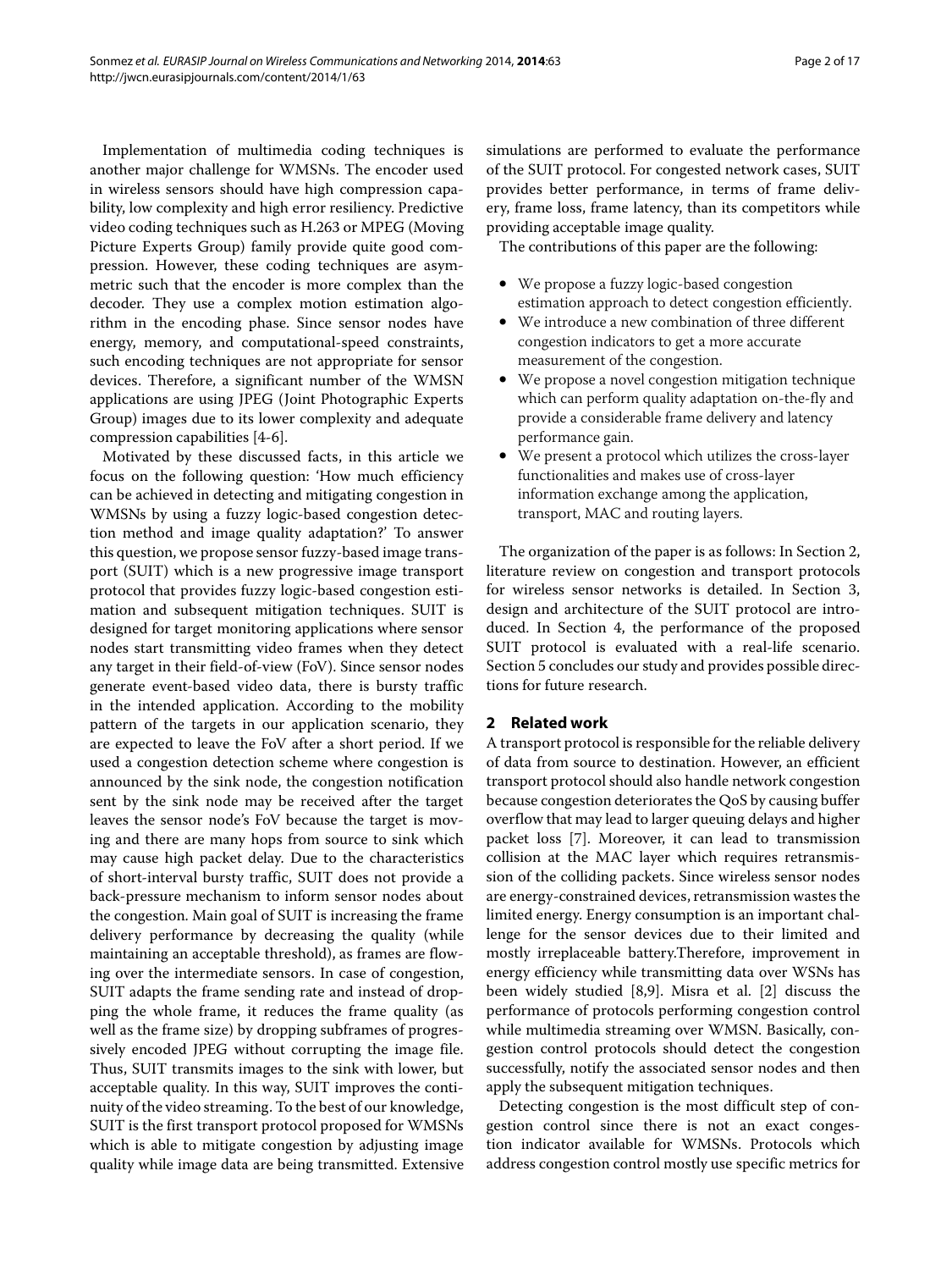congestion estimation. In WSNs, commonly used congestion indicators are local buffer occupancy, channel load, packet arrival rate, and packet service time. Event to Sink Reliable Transport (ESRT) [\[10\]](#page-15-8) protocol and Fusion [\[11\]](#page-15-9) detect congestion by monitoring local buffer occupancy, whereas Congestion Control and Fairness (CCF) [\[12\]](#page-15-10) and Rate-Controlled Reliable Transport (RCRT) [\[13\]](#page-15-11) protocols use packet service time to estimate congestion. Congestion Detection and Avoidance (CODA) [\[14\]](#page-15-12) uses both local buffer occupancy and channel load for congestion detection. Similarly in [\[15\]](#page-15-13), local queue lengths and channel conditions are used for predictive congestion control. Fuzzy-Based Congestion Estimation (FCE) [\[16\]](#page-15-14) and SenTCP [\[17\]](#page-15-15) calculate congestion level using the buffer occupancy and packet arrival rate. In [\[18\]](#page-15-16), congestion is estimated by comparing the input traffic rate and the maximum allowable transmission rate. Interference-Minimized Multipath Routing (I2MR) [\[19\]](#page-15-17) detects congestion by monitoring the size of data transmit buffer using exponential weighted moving averages. In [\[20\]](#page-15-18), the occurrence of a congestion is decided when the queue occupancy is greater than a given threshold or when the collision rate is above a given threshold.

After detecting the congestion, neighbor sensor nodes should be informed about it. Two common methods are used for this issue. Congestion can be informed explicitly or implicitly. Protocols which perform notification process explicitly send a message to the relevant sensor nodes. Other protocols perform this step implicitly by inserting a congestion notification flag into the header of outgoing packets as a piggyback. Explicit notification brings an extra communication overhead to the network. Implicit notification requires fewer packet transmissions, but takes longer to effect. CODA and Fusion use explicit notification to inform neighbor nodes, whereas Siphon [\[21\]](#page-15-19) and senTCP inform neighbor nodes implicitly. In [\[18\]](#page-15-16), congestion is also notified implicitly, but the message includes the new rate of each child node instead of the congestion level. In I2MR, if an intermediate node detects congestion, it removes all pending packets from its own data transmit buffer and then sends a congestion notification packet, which is relayed reliably by all the upstream nodes along the path, to inform the source explicitly. In [\[20\]](#page-15-18), congestion is notified explicitly. When the congestion has occurred, a congestion notification message, which contains the node id and path id, is sent back to the sources for each path id known by the node. On the other hand, SUIT does not use either explicit or implicit congestion notification because both methods are too slow to react for preventing congestion in event-based target monitoring applications where targets leave the FoV of sensors within a short interval.

For congestion mitigation, various methods are proposed. These methods are adapting data transmission rate, redirecting data traffic to different sensors, and using back-pressure techniques to inform neighbor sensor nodes not to forward data. The proposed method in [\[18\]](#page-15-16) is adjusting the source traffic rates at the upstream nodes to achieve low packet loss probability. Adapting the data transmission rate, which is performed by CODA, Fusion, CCF and I2MR is the most commonly used method for mitigating congestion. In [\[20\]](#page-15-18), as the congestion notification message is arrived, the non-congested links are marked with the *inUse* flag. Then the traffic is repartitioned to the non-congested link to prevent congestion and provide fairness. Siphon proposes a virtual sink concept. Virtual sinks are specialized nodes and they are different from the physical sink. They have both primary low power mote radio and secondary long-range radio. For congestion mitigation, instead of changing the event rate, Siphon redirects the packet to the virtual sinks. On the other hand, the SPEED protocol [\[22\]](#page-16-0) uses a backpressure re-routing scheme to reduce the congestion in the network.

Fuzzy logic-based congestion control is another technique used in WSNs. For example, Zheng et al. propose a dynamic access category (AC) selection mechanism to provide dynamic protection of the video frames while transmitting the video over IEEE 802.11e networks [\[23\]](#page-16-1). Since the video data rate, coding structure and the network load may change very frequently, they use a fuzzy logic controller to adjust parameters of their dynamic frame assignment algorithm. In this controller, queue length of ACs and frame loss rates of frame priorities are used as an input. CONSEQ [\[24\]](#page-16-2) is another work which avoids congestion via fuzzy logic-based dynamic rate adaptation. As the fuzzy control inputs, CONSEQ uses error and change-in-error of effective queue length which is computed based on the virtual queue lengths, observed packet drops, and the effect of probabilistic load balancing. Urathal et al. propose a Fuzzy-Based Congestion Control (FCC) algorithm which has three fuzzy parameters as congestion indicators [\[25\]](#page-16-3). The first parameter is the node degree which is basically calculated by using the location of the sensors and the number of hop count among them. The second and the third parameters are queue length and the data arrival rate, respectively. In case of high congestion level, FCC performs rate adaptation and also it uses a back-pressure technique to inform neighboring upstream nodes to send fewer number of packets. Zarei et al. propose a Fuzzy-Based Trust Estimation (FTE) as a congestion control scheme to find the corrupt or malicious sensors [\[26\]](#page-16-4). After finding these nodes, FTE isolates them to remove the traffic overhead arising from their packets. Each sensor monitors its neighbor node and finds their trustworthiness. FTE uses three fuzzy input variables which are forwarded packet ratio, delay and validity. Forwarded packet ratio is defined as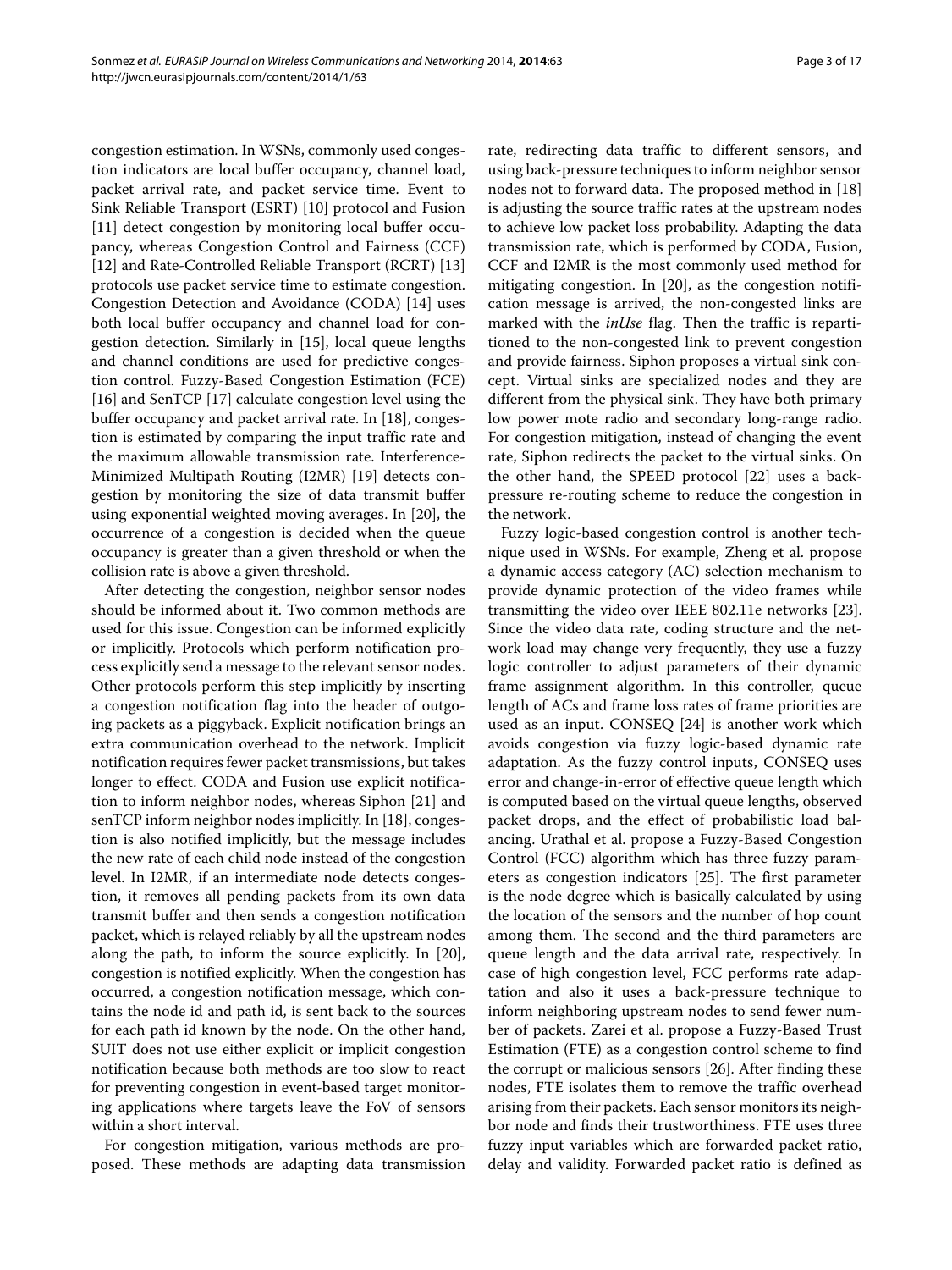the number of packets forwarded by the suspected node divided by the number of packets forwarded by the other sensor nodes. For the packets forwarded by the suspected node, the delay is calculated by dividing the actual delay by the expected delay and the validity is calculated by dividing the number of valid packets to the number of all packets. According to the fuzzy result, the malicious nodes are detected and useless packets are dropped to increase the packet delivery rate.

FCE [\[16\]](#page-15-14) is the closest work to ours and it also uses a fuzzy logic-based congestion control. Like SUIT, FCE calculates the congestion periodically via a fuzzy logic-based calculation and three different congestion levels described as *slight congestion*, *somewhat congested*, and *very heavy congestion*. However, FCE and SUIT differ in the parameters used for the fuzzy logic system (FLS) and the congestion mitigation technique. FCE uses buffer occupancy and packet arrival rate values as an input for the FLS. However, SUIT uses buffer occupancy of the parent (next-hop) sensor node, the ratio of incoming to outgoing packets and the number of contenders. As the congestion mitigation technique, both protocols adapt the data sending rate, but SUIT also performs a new technique which decreases the image quality by dropping the relevant packets while images are being transmitted. Additionally, FCE classifies packets into three categories depending on the type of service layer. According to the congestion level, it applies a packet drop policy to provide the best QoS. However, SUIT has only one service which contains only real time video packets and therefore does not classify packets.

Monitoring local buffer occupancy is a commonly used technique in congestion detection [\[10](#page-15-8)[,11\]](#page-15-9). We implement a competitor transport protocol which utilizes similar congestion control mechanism with ESRT and we called it as Queue-Based Congestion Control (QCC) protocol. Similar to ESRT, QCC periodically checks the buffer occupancy to estimate congestion, and adapts the data sending rate in case of congestion. However, QCC does not use the back-pressure technique to inform sensor nodes about the congestion level. Since back-pressure technique is not necessary for video streaming application scenarios and provides poor performance, QCC discards the back-pressure feature of ESRT. QCC protocol is briefly explained in Section [4.](#page-10-0)

## <span id="page-3-0"></span>**3 SUIT Protocol design principles**

Sensor fuzzy-based image transport (SUIT) is an image transport protocol which provides a fuzzy logic-based congestion control mechanism. The main idea behind SUIT is transmitting the maximum number of frames to the sink by decreasing the frame quality to an acceptable level in case of congestion. With this method, it is possible to transmit frames with lower quality instead of dropping them. Thus, SUIT increases the average frame

delivery which is an important QoS metric for video streaming applications. In addition, a novel congestion mitigation technique which is presented in Section [3.6](#page-9-0) makes it possible to adapt video quality on the intermediate sensors.

SUIT streams a sequence of JPEG images instead of conventional predictive video coding techniques. SUIT can work with both sequential JPEG (SJPEG) and progressive JPEG (PJPEG) formats. It also supports restart marker feature of JPEG coding. In SJPEG, each image component is encoded from left to right and top to bottom route. Therefore, while downloading a large image with slow connection, the image is displayed line by line. In order to see the whole image, the file should be downloaded completely. For SJPEG, a single bit error can lead to a complete loss of synchronism at the decoder which results in a completely unusable picture. To overcome this problem, JPEG has a restart marker feature. Restart marker is used in JPEG to divide data segments into independent blocks. It is mostly used on unreliable networks to provide resynchronization of the decoders. The advantage of the restart marker is its high packet loss resilience. If there is a bit error or data loss inside the marked block, only the related block becomes useless rather than the whole frame. Restart marker is used with both SJPEG and PJPEG images.

In PJPEG, image is encoded into a series of scans. Therefore, an image can be sent in layers rather than scan lines. When the first layer is received, a blurred but recognizable image can be seen. Whenever the subsequent layers arrive, the image quality gradually increase and more precise views can be achieved. The advantage of PJPEG is that an image can be viewed on-the-fly while it is being transmitted. The client can see a low quality version of the whole image very quickly with gradual improvement of quality. Another important advantage of PJPEG is its error resilience capability. Unlike SJPEG, PJPEG consists of several layers which compose a JPEG image frame. In case of a data loss or error in any layer, the whole frame is not corrupted. Only the related layer is corrupted but JPEG frame can still be reconstructed from the remaining layers. By using error resilience advantage of PJPEG, a novel congestion mitigation method is proposed. If the network is congested, the image quality can be decreased on the fly by dropping one layer or layers from the PJPEG. Only PJPEG makes it possible to decrease the image quality on intermediate sensors, because of its layered structure. The performance of different types of JPEG encoding techniques are evaluated with extensive number of simulations and progressive JPEG encoding comes out on top with respect to the frame sending rate, frame receiving rate, frame delivery and frame latency performance in case of congestion. Therefore, the progressive encoding is recommended for the SUIT protocol and the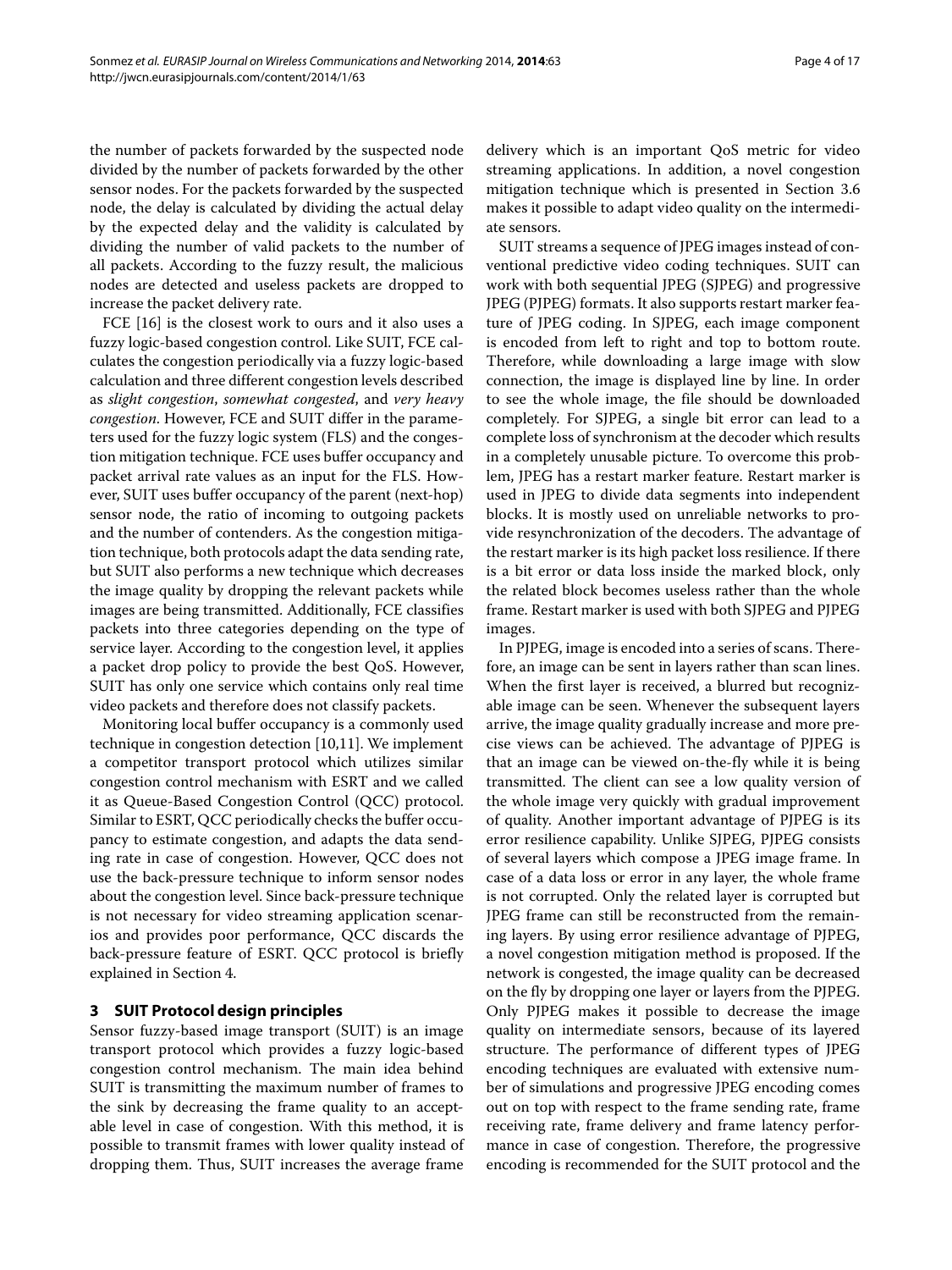performance of SUIT is evaluated by using PJPEG images in Section [4.](#page-10-0)

#### **3.1 Connectionless communication**

Considering the example target monitoring application, SUIT sends all the video data as a burst when the target is detected in the FoV. In case of congestion, frame rate is adapted on the source nodes and image frame quality is decreased on the intermediate nodes by the proposed congestion mitigation technique explained in Section [3.6.](#page-9-0) It provides connectionless communication and does not provide packet reliability. SUIT also does not require confirmation message of a receiver about the sent packet. Receiver (sink) can detect the missing packets by monitoring the sequence number of the incoming packets but it does not inform the sender about the transmission result. Generally, reliable transport protocols send ACK/NACK-based feedback packet to the source. However, for streaming video data, this method is not appropriate because source node cannot wait for the response of the sink before sending packets or frames. For this reason, packet-based reliability cannot be applied for multimedia streaming. Instead of providing guaranteed delivery of all packets, connection between the sender and receiver can be monitored *via* control packets. For continuous video streaming, status of the connection should be known to detect errors during streaming and to provide better QoS. For example, video conferencing applications check the connection speed in order to adapt incoming and outgoing video resolution. However, SUIT does not monitor the connection either because it is assumed that predominant captured video period is very short so that all of the data may be completely transmitted from the source before getting a control message from the sink.

## **3.2 Packet ordering**

In WSN applications, packets may be received out of order due to multihop topology of the network [\[27\]](#page-16-5). Packets of the same sensor may have different paths because of the routing layer decision. Therefore, out of order delivery should be handled for WMSN applications. SUIT has a mechanism for reordering packets.

In order to display an image, SUIT waits for all packets of a frame for sequentially encoded JPEG images. If the JPEG is progressively encoded, the application can display each received sub-frame gradually. Thus, a frame or sub-frame can only be displayed after the whole number of packets of the relevant frame or sub-frame are received. Every SUIT packet has a source ID, frame number and a sequence number which is increased by one for each created packet. In the application layer, SUIT tracks the sequence number of the incoming packets. When all of the packets of a frame (or sub-frame if image is progressive) are received, the packets are ordered by the application and then displayed. In Figure [1,](#page-5-0) out-of-order packet handling mechanism of SUIT is depicted.

#### <span id="page-4-0"></span>**3.3 Packet prioritization**

The buffer management in transport layer is an important issue in WMSNs because it has a considerable impact on the overall network efficiency and QoS which is dependent to the application requirements. For video surveillance applications, the primary requirement is delivering the video frames as fast as possible. SUIT has only one type of packet (video fragment packet) so there is only one queue at the transport layer instead of having a couple of prioritized queues. SUIT assigns a score for each packet for prioritizing them to improve QoS performance. When the transport layer buffer is full, the packets which have the lowest score are dropped. Score of the packet is calculated by using three parameters; current hop count of the packet, average delay of the packet, and frame index of the packet.

Current hop count value is embedded to the packet header. This value is assigned as zero when the packet is created at the source. At each hop, the receiver node increases the current hop value by one. The packet which visits more intermediate nodes until it reaches the sink has higher probability of drop-out than the packet which visits fewer sensors between the source and the sink. Therefore, SUIT gives a higher priority to the packets whose current hop count is higher than the others. Depending on the maximum hop count that the topology allows, the possible hop-count value space is divided into four intervals using the points  $h_1$ ,  $h_2$ , and  $h_3$ , where  $h_1 < h_2 < h_3$ . The weight of current hop count  $(W_h)$  is calculated with the following formula:

$$
W_h = \begin{cases} 1 & \text{if hop} \le h_1 \\ 2 & \text{if } h_1 < \text{hop} \le h_2 \\ 3 & \text{if } h_2 < \text{hop} \le h_3 \\ 4 & \text{if } h_3 < \text{hop} \end{cases} \tag{1}
$$

Similar to the hop count, total delay of the packet is also embedded into the packet header. Before sending a packet, sensor nodes calculate the interval between the time it is received and the time it is ready to be sent. Then sensor nodes update the total delay value of the packet. The average delay can be calculated easily by dividing the total delay by the current hop count. The packet which has less average delay provides better performance for video streaming applications. Transmitting the packets with low delay instead of the packets with high delay decreases the overall latency. Therefore, SUIT gives a higher priority to the packets whose average delay is less than the other packets. Depending on the maximum bandwidth of the sensor nodes, the possible average delay value space is divided into four intervals by using the points  $d_1$ ,  $d_2$ , and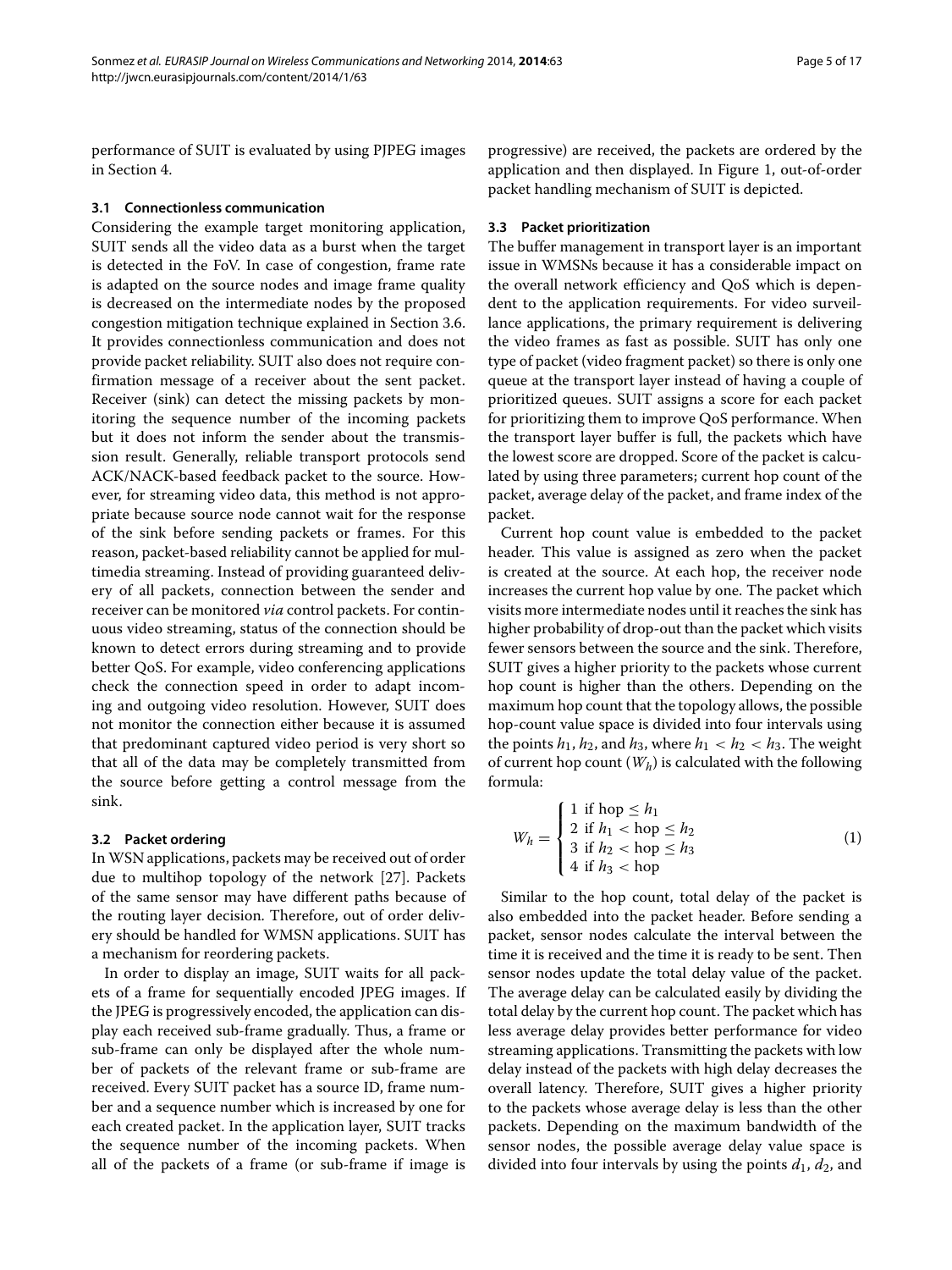

<span id="page-5-0"></span> $d_3$  where  $d_1 < d_2 < d_3$ . The weight of the average delay  $(W_d)$  is calculated with the following formula:

$$
W_d = \begin{cases} 3 \text{ if average delay} \le d_1 \\ 2 \text{ if } d_1 < \text{average delay} \le d_2 \\ 1 \text{ if } d_2 < \text{average delay} \le d_3 \\ 0 \text{ if } d_3 < \text{average delay} \end{cases} \tag{2}
$$

For surveillance applications, Durmus et al. show that the initial frames of an event are more valuable, so they assign higher priority to the initial frames [\[28\]](#page-16-6). Therefore, we take into consideration the use of frame index as another QoS metric. In order to distinguish packets based on their frame index, the source sensor embeds the frame index into the packet header. SUIT gives higher priority to the packets which is a fragment of the first frames of the detected target. While calculating the weight of frame index  $(W_f)$ , a threshold  $F_{th}$  which can be changed depending on the application requirements is used.  $W_f$  is calculated with the following formula:

$$
W_f = \begin{cases} 2 & \text{if frame index} < F_{\text{th}} \\ 1 & \text{if otherwise} \end{cases} \tag{3}
$$

To assign a score to a packet, weights of each parameter are calculated and then multiplied with each other. The packet which has the minimum score is dropped when the queue is full. While calculating the weights, some specific points and thresholds are used in the aforementioned formulations. These values can be varied according to the network topology and the network characteristics. The values used in the simulations in Section [4](#page-10-0) are determined experimentally and the ones which provide the best performance gain are selected.

Compared to a non-weighting system, the advantage of a weighting system is that the system can favor a specific parameter value according to the system requirements. Our weighting system aims to distinguish the frames according to the traversed hop count, average delay and the index of the frame. It favors the frames traversing more hops to reduce energy waste, the frames with lower average delay to eliminate out-of-date frames to preserve energy and the first *F* frames from a sensor on detection of a target to preserve valuable information. Hence, by treating the frames differently, the weighting system provides the performance gain and energy conservation which are important metrics to be considered in MWSNs. The overall process is illustrated in the flowchart given in Figure [2.](#page-6-0)

## **3.4 Cross layer design**

In the layered network design, operations are divided into hierarchical layers. Each layer is responsible for performing interrelated functions. These functions together provide a service that allows two systems to exchange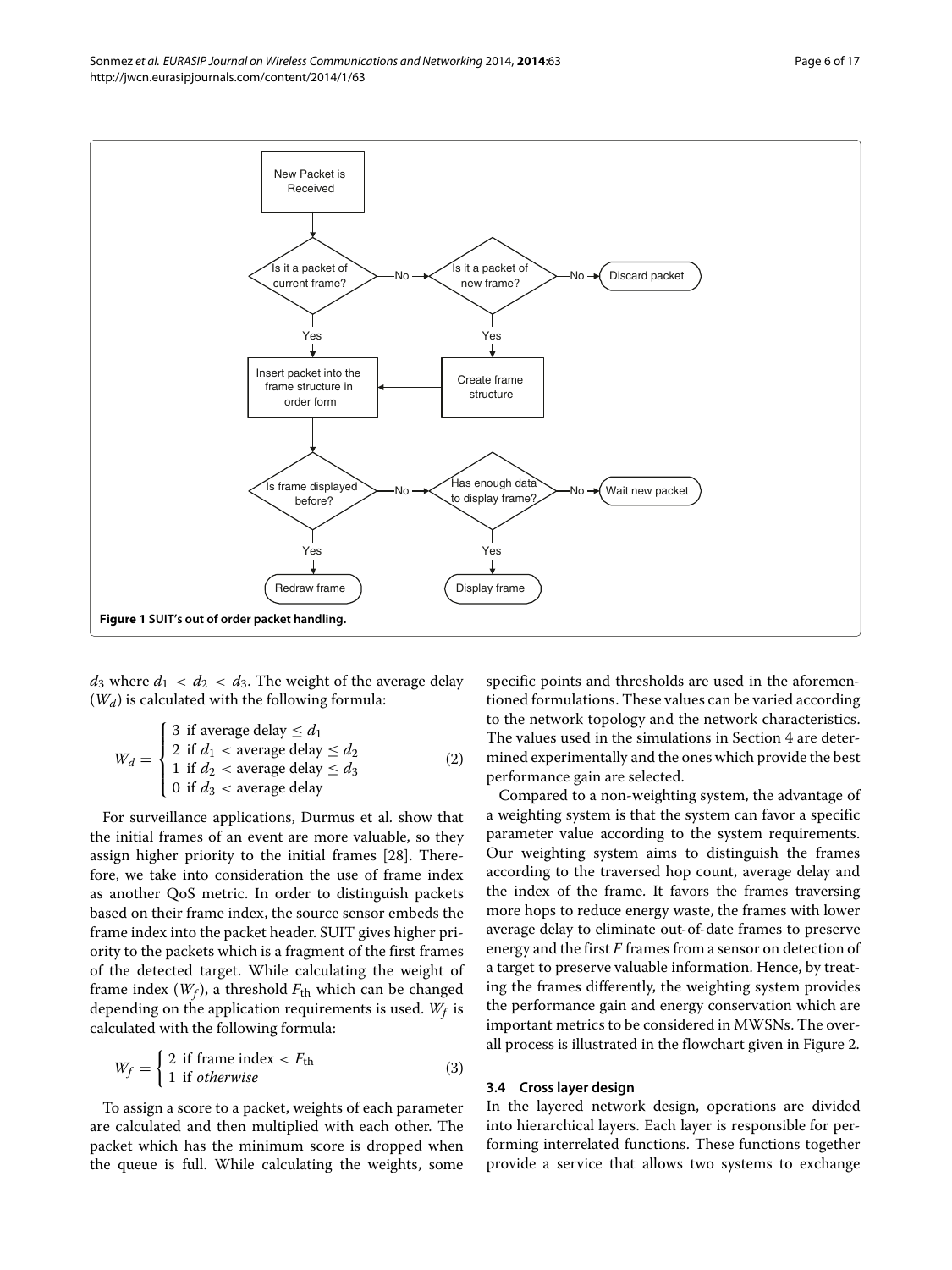

<span id="page-6-0"></span>data. Layered network design has a lot of advantages. It reduces the complexity of the design, development and testing phases because each layer focuses on its own task and it does not have to consider other layers. Another advantage is that, the layered network allows different types of network hardware and software to communicate with each other.

Unlike the conventional network application, WMSN applications run on a specific device. They are not designed for different network hardware and software possibilities such as different network cards, operating systems and applications. So, separating layers strictly is not required for WMSN applications. Moreover, the layers may need to share some information with each other to provide better QoS. The main goal of the cross-layer approach is increasing the performance of wireless networks by using the interactions between various layers of the protocol stack. However, exchanging information over two or more layers does not mean that there is no layered architecture. Breaking all of the layers can destroy modularity and leads to spaghetti design which results in various negative consequences [\[29\]](#page-16-7). Therefore, the interaction of the layers is very important. There are several studies which propose cross-layer optimization techniques and explain why a cross-layer solution is needed for WMSNs citeSu2006,Ghalib2010.

SUIT uses a cross-layer approach to exchange information among layers. However, layering is not completely left, so that the advantages of the layered design are still preserved. SUIT has its own application layer and transport layer but it does not provide a MAC and routing layer. Any MAC and routing layer can be used under SUIT by extending them *via* a messaging module. SUIT can work with such protocols as long as they provide the necessary information which is mentioned later in this section.

The application layer is responsible for generating and viewing images. Images can be both SJPEG and PJPEG with or without restart markers. The source sensor is capable of fragmenting the image and the sink is capable of defragmenting it. In conventional layered designs, the application layer does not request information from the lower layers but in SUIT, the application layer gets the congestion level from the transport layer. According to the congestion level, it adapts the video rate as explained in Section [3.6.](#page-9-0)

One of the required features of the MAC layer is sharing and collecting sensor-specific information in order to predict the status of the medium more accurately. In SUIT, the MAC layer can access the occupancy of the transport layer queue and piggybacks this value into each outgoing packet including RTS and CTS packets. The receiver sensor should read the packet header at the MAC layer and generate a table which stores the buffer occupancy of the neighbors. During the fuzzy logic-based congestion estimation, the transport layer uses the elements of this table. Moreover, the transport layer requests the ID of the next hop sensor node from the routing layer during the process of congestion estimation. As a result, the transport layer uses data from both MAC and routing layers.

In summary, the cross-layer design of SUIT creates interactions across layers by enabling flow of information on both sides. The main aim of this design is to achieve gains in the overall system performance without corrupting modularity. This does not leave the philosophy of layered designs but provides a messaging system among layers.

## **3.5 Congestion detection mechanism**

Because of not having an exact indicator of the congestion, it is a difficult task to detect congestion when it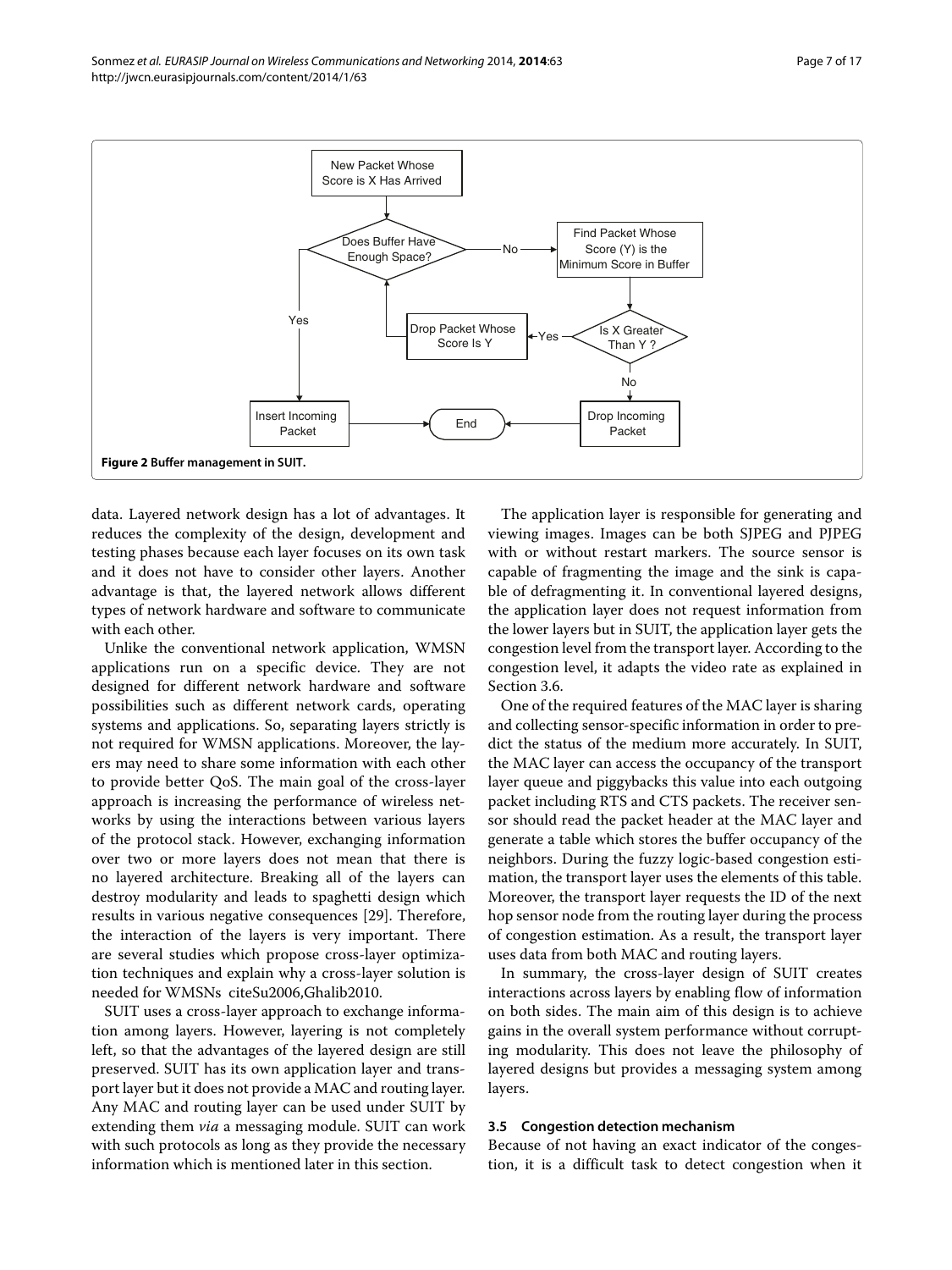exactly occurs in WMSNs. The most commonly used indicator for WSNs is high buffer occupancy. However, monitoring a sensor node's buffer may not be sufficient since event-based multimedia data produces bursty highload traffic in WSNs [\[3\]](#page-15-2). SUIT proposes three indicators to be used for congestion decision. These indicators are the following:

- Ratio of incoming to outgoing packets within a time window: The ratio is calculated based on a sliding window. Hence, it overcomes the momentary changes in traffic and leads to more stable results than the instantaneous buffer occupancy.
- Number of contenders: The contenders are the neighbor nodes which have packets in their queue waiting to be sent in the contention region at the MAC layer, not on the path. Number of contender is calculated by using RTS/CTS packets which are generated by the neighbor nodes. If there are too many contenders, collision probability is higher. Therefore, the number of contenders is an effective indicator for congestion.
- Buffer occupancy of the parent (next-hop) sensor node: It is an important metric since it provides information about the environment. If the buffer occupancy of next hop sensor node is high, the congestion probability will also be high.

SUIT uses a fuzzy logic system (FLS) to map these three congestion metrics into a single value. In this study, we prefer to use fuzzy logic system for congestion estimation because of the following advantages. A fuzzy control system does not require a precise model and a formulation for dynamic and complex systems where the relationship between system output and control inputs is very hard to be formulated explicitly and precisely with mathematical equations [\[32\]](#page-16-8). This feature of fuzzy logic control makes it possible to fully exploit the dynamics in the congestion detection in WMSNs. Moreover, as a formal methodology to emulate the intelligent decisionmaking process of a human expert, fuzzy logic control provides an effective and flexible way to arrive at a definite conclusion based on imprecise information. Therefore, it can easily deal with various uncertainties inside WMSNs.

The components of the proposed FLS are singleton fuzzifier, product inference engine and centroid defuzzifier. Since FLS uses three metrics, the fuzzy set consists of three fuzzy variables as

$$
A = (\alpha, \beta, \gamma) \tag{4}
$$

where  $\alpha$  is the number of contenders,  $\beta$  is the buffer occupancy percentage of parent (next-hop) sensor node and  $\gamma$ is the fuzzy variable term for the traffic load. Traffic load is the ratio of incoming packets to outgoing packets, and is therefore defined as

$$
\gamma = \frac{\gamma_{\rm in}}{\gamma_{\rm out}}\tag{5}
$$

Inputs and outputs of the FLS are non-numeric linguistic variables. Instead of using numerical values, FLS uses variables from natural language. Our FLS has three linguistic variables named *LOW* (*L*), *MEDIUM* (*M*), and *HIGH* (*H*) which determine the congestion level of the system.

Membership functions are defined to be used in fuzzification and defuzzification steps. In our case, we have three membership function set and each of the set has different function for *L*, *M* and *H* linguistic variables. Membership functions can be in different forms such as triangular, trapezoidal, piecewise linear, Gaussian, or singleton [\[33\]](#page-16-9). We are using triangular shapes due to the ease of computation considering the limited processing power available on the sensor devices. The functions can be computed using four basic operations and do not require complex operations such as integration and quadratic formulas. In Figure [3](#page-8-0) membership functions for the fuzzy variables  $\alpha$ ,  $β$  and  $γ$  are depicted, where  $n_{max}$  represents the number of maximum contenders,  $b_{\text{max}}$  represents the maximum buffer occupancy and *r*max represents the maximum traffic rate, up to the transmission in progress. Generally, the degree of membership value for each fuzzy variable is decided based on experimentation. In the simulations, the maximum and average values for these variables are determined experimentally. The critical points in membership functions can be calculated in terms of the upper bounds of the network indicators. In this work,  $n_{\text{max}}$  is assigned as 8, *b*max is assigned as 100 and *r*max is assigned as 2.

The first step of our FLS is the fuzzification step. The proposed FLS uses a singleton fuzzifier to map each crisp value to a fuzzy value using membership functions. Since FLS has three linguistic variables, the fuzzifier defines three fuzzy classes named *L*, *M* and *H* for each fuzzy variable:

$$
F: (\alpha, \beta, \gamma) \to (\alpha^f, \beta^f, \gamma^f)
$$
 (6)

$$
\chi^{f} = \left[\mu_{\chi}^{L}(\chi), \mu_{\chi}^{M}(\chi), \mu_{\chi}^{H}(\chi)\right]
$$
\n(7)

where  $\chi$  represents the variables  $\alpha$ ,  $\beta$  and  $\gamma$ . Fuzzy values are calculated *via* membership functions of the fuzzifier which are presented in Figure [3.](#page-8-0) For example, if the number of contenders,  $\alpha$ , of the sensor node is 5, then the corresponding  $\alpha^f$  is [0,0.5,0.5] since  $\mu^L_{\alpha}(5) = 0$ ,  $\mu^M_{\alpha}(5) =$ 0.5 and  $\mu_{\alpha}^{H}(5) = 0.5$  as can be seen in Figure [3a](#page-8-0). If the buffer occupancy of the next-hop sensor node,  $\beta$ , is 50, then the corresponding  $\beta^f$  is [0,1,0] since  $\mu^L_\beta(50) = 0$ ,  $\mu_\beta^M(50)=1$  and  $\mu_\beta^H(50)=0$  as can be seen in Figure [3b](#page-8-0). If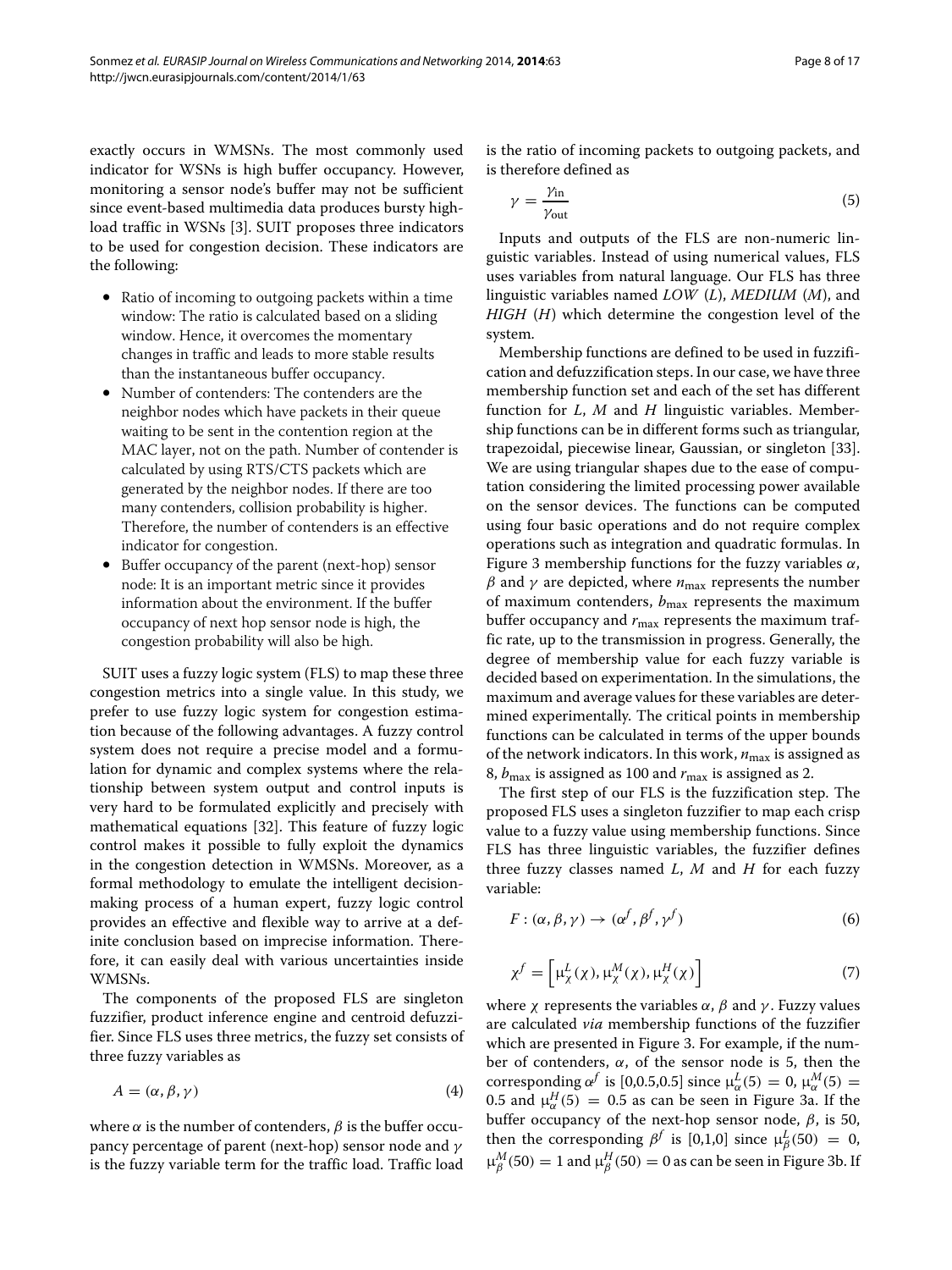

<span id="page-8-0"></span>the traffic rate,  $\gamma$ , of the sensor node is 1.25, then the corresponding  $\gamma^f$  is [0,0.5,0.5] since  $\mu_\gamma^L(1.25) = 0$ ,  $\mu_\gamma^M(1.25) =$ 0.5 and  $\mu_{\gamma}^{H}(1.25) = 0.5$  as can be seen in Figure [3c](#page-8-0).

The second and the most important step of our FLS is the inference step. Inference is used to combine fuzzy rules from the fuzzy rule base which is constructed to control the output variable. A fuzzy rule is a simple IF-THEN rule with a condition and a conclusion. Since there are three fuzzy variables and three fuzzy classes for each fuzzy variable, the rule base contains  $3^3 = 27$  different rules. The output of each rule is calculated by the rule evaluation method (REM) and results are mapped to a consequence class *c*. The structure of *r* in our rule base is defined as:

$$
r
$$
: if  $\alpha_r$  is  $f''_{\alpha}$  and  $\beta_r$  is  $f''_{\beta}$  and  $\gamma_r$  is  $f''_{\gamma}$  then output is  $f''_{c}$  (8)

where each of  $f^r_\alpha, f^r_\beta$  and  $f^r_\gamma$  is one of the fuzzy classes  $L$ , $M$ or *H*.

In the proposed REM, all of the variables have the same effect for congestion decision. Therefore, all of the fuzzy variables have the same importance. The weights of the fuzzy classes for  $\alpha$ ,  $\beta$  and  $\gamma$  are set as 1 for *L*, 2 for *M* and 3 for *H*. The output of a rule  $\theta_r$  is calculated by summing up the weight of  $f''_{\alpha}$ ,  $f''_{\beta}$  and  $f''_{\gamma}$ . Table [1](#page-9-1) shows the rule base of our fuzzy inference system (FIS), where the  $\theta$  column corresponds to the output values of the rules which are calculated using the REM and the *c* column corresponds to the consequence fuzzy classes determined by the unique values of  $\theta$ . As shown in Table [1,](#page-9-1)  $\theta$  value can be a number between 3 and 9, hence there are 7 consequence fuzzy classes.

We use the product-inference rule in our FIS, since it allows a mathematical simplification in the defuzzification process and is commonly used in practice. Hence,

$$
\mu_r = \mu_\alpha^{f_\alpha^r}(\alpha) \cdot \mu_\beta^{f_\beta^r}(\beta) \cdot \mu_\gamma^{f_\gamma^r}(\gamma) \cdot \mu_c^{f_c^r}(\theta_r)
$$
\n(9)

where  $\mu_c^{f^r_c}$  is the membership functions of the conse-quence fuzzy classes defined in Figure [4](#page-9-2) and  $\mu_{\alpha}^{f_{\alpha}^{r}}$ ,  $\mu_{\beta}^{f_{\beta}^{r}}$  and *f<sub>γ</sub><sup>r</sup>*</sup> are the membership functions in the rule *r* corresponding to the fuzzy classes of the fuzzy variables for  $\alpha$ ,  $\beta$  and  $\gamma$ , respectively.

The last step of the proposed FLS is the defuzzification step. Defuzzification is a process of transforming fuzzy output inferred from the fuzzy inference system (FIS) to a crisp value. We use a centroid defuzzifier in the defuzzification step. The centroid defuzzifier returns the center of the inferred fuzzy outputs. The centroid calculation is the most popular defuzzification method which returns the center of the area under the curve. FCC [\[25\]](#page-16-3)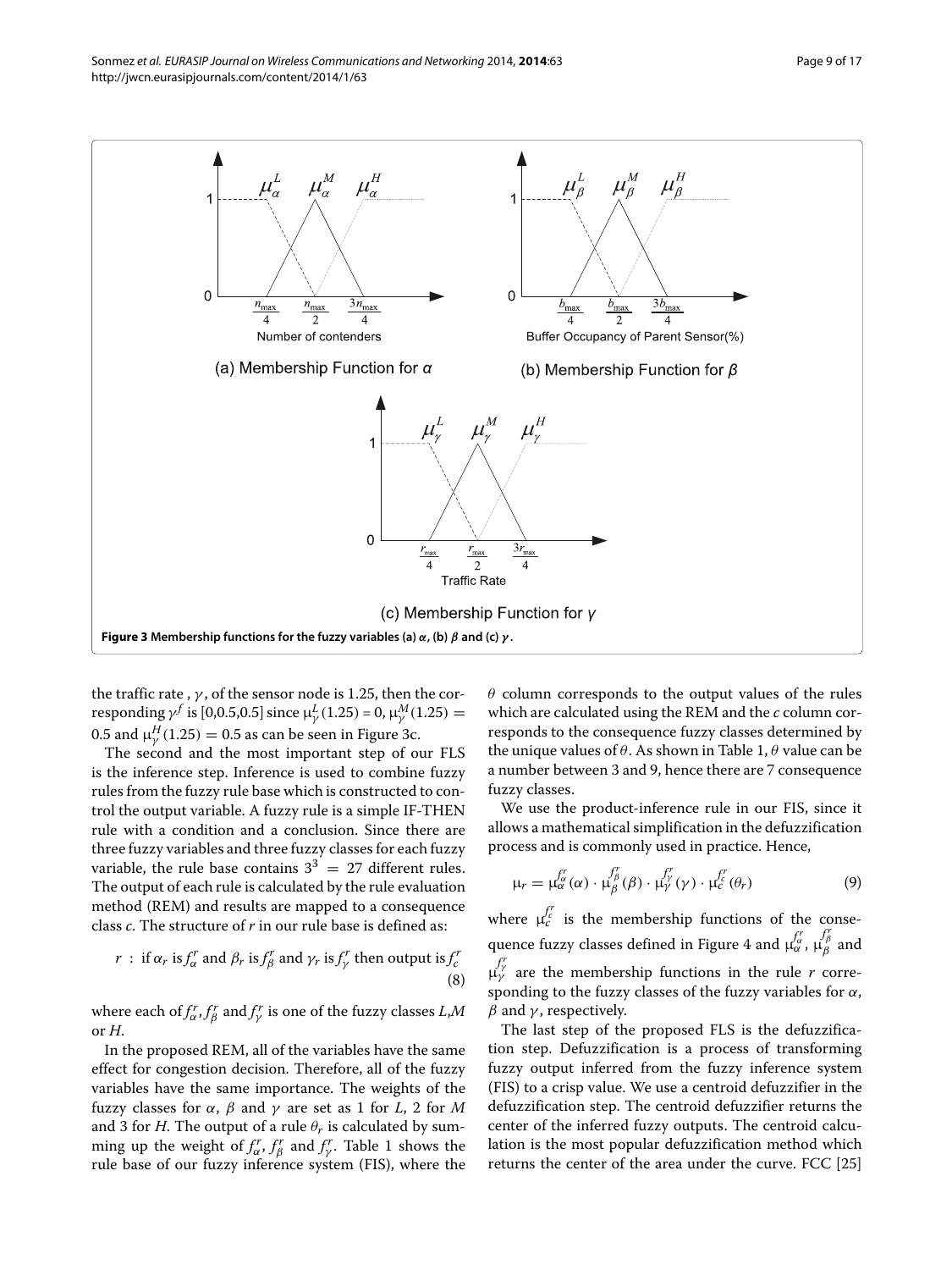| Index          | $\pmb{\alpha}$                                                                                             | $\pmb{\beta}$                                                                                              | γ                                                                                  | C                        | $\pmb{\theta}$           |
|----------------|------------------------------------------------------------------------------------------------------------|------------------------------------------------------------------------------------------------------------|------------------------------------------------------------------------------------|--------------------------|--------------------------|
| $\mathbb{1}$   | $\overline{L}$                                                                                             | $\overline{\mathsf{L}}$                                                                                    | $\overline{L}$                                                                     | $\mathbb{I}$             | $\overline{3}$           |
| $\overline{c}$ | L                                                                                                          | L                                                                                                          | M                                                                                  | $\overline{c}$           | $\overline{4}$           |
| $\overline{3}$ | L                                                                                                          | L                                                                                                          | $\boldsymbol{\mathsf{H}}$                                                          | 3                        | 5                        |
| $\overline{4}$ | L                                                                                                          | M                                                                                                          | L                                                                                  | $\overline{c}$           | $\overline{4}$           |
| 5              | L                                                                                                          | M                                                                                                          | M                                                                                  | 3                        | 5                        |
| 6              | $\mathsf L$                                                                                                | $\mathsf{M}% _{T}=\mathsf{M}_{T}\!\left( a,b\right) ,\ \mathsf{M}_{T}=\mathsf{M}_{T}\!\left( a,b\right) ,$ | $\boldsymbol{\mathsf{H}}$                                                          | $\overline{a}$           | 6                        |
| $\overline{7}$ | L                                                                                                          | $\mathsf{H}$                                                                                               | L                                                                                  | 3                        | 5                        |
| 8              | L                                                                                                          | $\overline{H}$                                                                                             | M                                                                                  | $\overline{a}$           | 6                        |
| 9              | $\overline{L}$                                                                                             | $\overline{H}$                                                                                             | $\mathsf{H}% _{0}\left( \mathcal{M}_{0}\right) ^{T\left( \mathcal{M}_{0}\right) }$ | 5                        | $\overline{7}$           |
| 10             | $\overline{M}$                                                                                             | L                                                                                                          | L                                                                                  | $\overline{c}$           | $\overline{4}$           |
| 11             | $\mathsf{M}% _{T}=\mathsf{M}_{T}\!\left( a,b\right) ,\ \mathsf{M}_{T}=\mathsf{M}_{T}\!\left( a,b\right) ,$ | L                                                                                                          | M                                                                                  | 3                        | 5                        |
| 12             | $\mathsf{M}% _{T}=\mathsf{M}_{T}\!\left( a,b\right) ,\ \mathsf{M}_{T}=\mathsf{M}_{T}\!\left( a,b\right) ,$ | L                                                                                                          | $\mathsf{H}% _{0}\left( \mathcal{M}_{0}\right) ^{T\left( \mathcal{M}_{0}\right) }$ | $\overline{4}$           | 6                        |
| 13             | $\mathsf{M}% _{T}=\mathsf{M}_{T}\!\left( a,b\right) ,\ \mathsf{M}_{T}=\mathsf{M}_{T}\!\left( a,b\right) ,$ | M                                                                                                          | L                                                                                  | 3                        | 5                        |
| 14             | $\mathsf{M}% _{T}=\mathsf{M}_{T}\!\left( a,b\right) ,\ \mathsf{M}_{T}=\mathsf{M}_{T}\!\left( a,b\right) ,$ | ${\sf M}$                                                                                                  | M                                                                                  | $\overline{4}$           | 6                        |
| 15             | $\mathsf{M}% _{T}=\mathsf{M}_{T}\!\left( a,b\right) ,\ \mathsf{M}_{T}=\mathsf{M}_{T}\!\left( a,b\right) ,$ | $\mathsf{M}% _{T}=\mathsf{M}_{T}\!\left( a,b\right) ,\ \mathsf{M}_{T}=\mathsf{M}_{T}\!\left( a,b\right) ,$ | $\boldsymbol{\mathsf{H}}$                                                          | 5                        | 7                        |
| 16             | $\mathsf{M}% _{T}=\mathsf{M}_{T}\!\left( a,b\right) ,\ \mathsf{M}_{T}=\mathsf{M}_{T}\!\left( a,b\right) ,$ | $\overline{H}$                                                                                             | L                                                                                  | $\overline{a}$           | 6                        |
| 17             | $\mathsf{M}% _{T}=\mathsf{M}_{T}\!\left( a,b\right) ,\ \mathsf{M}_{T}=\mathsf{M}_{T}\!\left( a,b\right) ,$ | $\overline{H}$                                                                                             | M                                                                                  | 5                        | $\overline{\phantom{a}}$ |
| 18             | $\mathsf{M}$                                                                                               | $\boldsymbol{\mathsf{H}}$                                                                                  | $\boldsymbol{\mathsf{H}}$                                                          | 6                        | 8                        |
| 19             | $\overline{H}$                                                                                             | L                                                                                                          | L                                                                                  | $\overline{3}$           | 5                        |
| 20             | $\mathsf{H}%$                                                                                              | L                                                                                                          | M                                                                                  | $\overline{a}$           | 6                        |
| 21             | $\overline{H}$                                                                                             | L                                                                                                          | $\boldsymbol{\mathsf{H}}$                                                          | 5                        | 7                        |
| 22             | $\overline{H}$                                                                                             | M                                                                                                          | L                                                                                  | $\overline{4}$           | 6                        |
| 23             | $\mathsf{H}%$                                                                                              | ${\sf M}$                                                                                                  | M                                                                                  | 5                        | 7                        |
| 24             | $\overline{H}$                                                                                             | $\mathsf{M}% _{T}=\mathsf{M}_{T}\!\left( a,b\right) ,\ \mathsf{M}_{T}=\mathsf{M}_{T}\!\left( a,b\right) ,$ | $\mathsf{H}% _{0}\left( \mathcal{M}_{0}\right) ^{T\left( \mathcal{M}_{0}\right) }$ | 6                        | 8                        |
| 25             | $\overline{H}$                                                                                             | $\mathsf{H}$                                                                                               | L                                                                                  | 5                        | $\overline{7}$           |
| 26             | $\mathsf{H}%$                                                                                              | $\overline{H}$                                                                                             | M                                                                                  | 6                        | 8                        |
| 27             | $\overline{H}$                                                                                             | $\mathsf{H}$                                                                                               | Н                                                                                  | $\overline{\mathcal{I}}$ | 9                        |

<span id="page-9-1"></span>**Table 1 Fuzzy rules in the knowledge base**

also calculates center of gravity of the output membership function in the defuzzification phase of their fuzzy-based congestion control algorithm. However, calculating the center of the gravity of a trapezoid is a complex process and not appropriate for the sensor devices due to their limited processing capability and battery. In order to decrease the complexity of the defuzification step, we determine the membership function of each consequence

<span id="page-9-2"></span>

fuzzy class as an isosceles triangle whose abscissa value of its apex is equal to the  $\theta$  value of the corresponding consequence class. In Figure [4,](#page-9-2) membership functions of the consequence classes are depicted.

Output of the centroid defuzzifier can be calculated easily by using Equation [10.](#page-9-3)

<span id="page-9-3"></span>
$$
\omega = \sum_{r=1}^{27} \theta_r \mu_r \left/ \sum_{r=1}^{27} \mu_r \right. \tag{10}
$$

where  $\theta_r$  is the output of the rule r and  $\mu_r$  is the output product-inference engine. Defuzzification is the final step in FLS. After applying the centroid defuzzifier, the output of the FLS,  $\omega$ , becomes a crisp value between 3 and 9.

#### <span id="page-9-0"></span>**3.6 Congestion mitigation mechanism**

SUIT classifies ω into three classes as *Not Congested* (NC), *Slightly Congested* (SC) and *Fairly Congested* (FC) by using two threshold values. Congestion mitigation is not applied for the NC level because in this case, sensor nodes have enough capacity to handle the network traffic. SUIT congestion mitigation algorithm is activated if the network is SC or FC. Our mitigation algorithm has two major procedures to decrease the congestion. These procedures are rate adaptation and quality adaptation.

Rate adaptation takes place in the source sensor which has a target in its FoV and generates image frames. The source sensor generates video in the application layer based on the congestion level which is calculated in the transport layer. Since SUIT is a cross-layer protocol, the application layer can request the required data from underlying layers. Application layer can define three different video rates according to three congestion level classes defined in SUIT. Depending on the sensors' data rate and encoded image size, the choice of rates should be configured by the application. A generic function for the rate adaptation is given in Equation [11.](#page-9-4)

<span id="page-9-4"></span>
$$
r = \begin{cases} r_1 \text{ if } L = \text{NC} \\ r_2 \text{ if } L = \text{SC} \\ r_3 \text{ if } L = \text{FC} \end{cases}
$$
 (11)

where *L* is the congestion level and *r* is the video rate of application.  $r_1$ ,  $r_2$  and  $r_3$  are the video rates defined by the application and their values should be as  $r_1 > r_2 > r_3$ .

Quality adaptation takes place on the intermediate nodes on the fly. To the best of our knowledge, the quality adaptation on the fly is not applied for WMSNs before. We use PJPEG's structural advantage in this procedure. As explained in Section [3,](#page-3-0) PJPEG comprises a number of scans (subframes). If some packets of a sub-frame are dropped or corrupted, only the corresponding sub-frame becomes useless instead of the whole image. In our quality adaptation technique, we intentionally drop the packets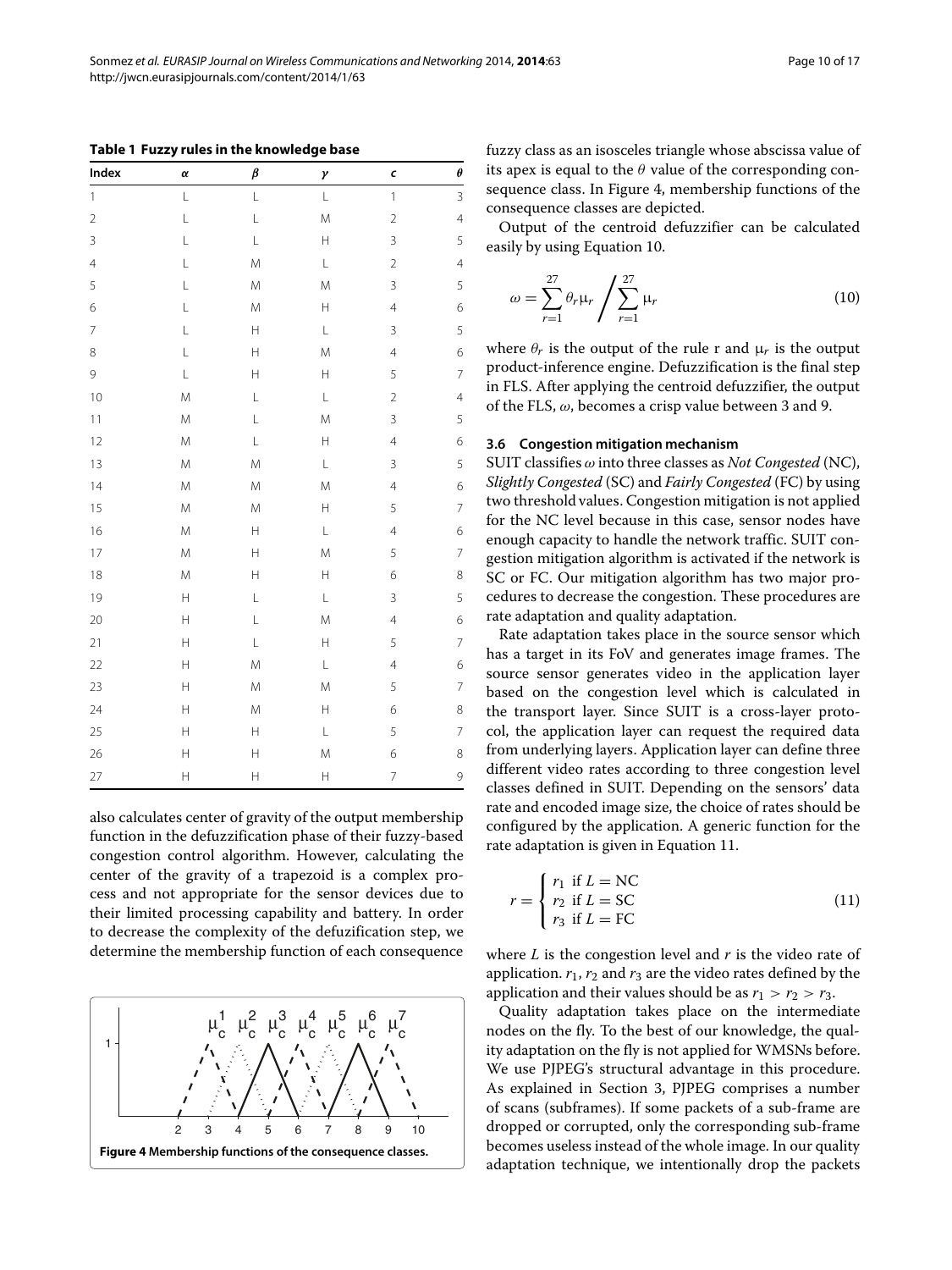of some subframes of PJPEG. In order to distinguish subframes of the image, the SUIT packet has two types of information in its packet headers. These data are the number of total subframes that the related frame has, and the sub-frame index that the packet belongs to. Decreasing the quality is the responsibility of the transport layer. Thus, the application layer always generates full-quality images. In our quality adaptation technique, all PJPEG images are processed starting from the lowest score to highest score (scoring was explained in Section [3.3\)](#page-4-0). In this process, subframes of the PJPEG images are randomly selected and dropped. According to the application requirements, fewer subframes are dropped for the SC case while more subframes are dropped for the FC case. However, the quality cannot be decreased more than a threshold defined for the application. This quality adaptation process is ended when adequate space in the buffer becomes available. If there is still not enough space in the buffer after all images are processed, images are dropped according to the packet prioritization policy.

In summary, in order to mitigate congestion, SUIT performs rate adaptation at the source node and quality adaptation on the intermediate nodes. The rate adaptation is commonly used by WSNs applications, but quality adaptation is a novel technique which can be applied for PJPEG images while they are being transmitted. The overall congestion mitigation process is illustrated in the flowchart given in Figure [5.](#page-11-0)

## <span id="page-10-0"></span>**4 SUIT Performance evaluation**

The performance of SUIT's congestion control is evaluated with extensive simulations and it is compared with two different congestion detection and mitigation techniques. These competitors use QCC and FCE [\[16\]](#page-15-14) based congestion detection and rate adaptation as the congestion mitigation technique. The reason for selecting FCE as a competitor of SUIT protocol is to compare SUIT's fuzzy logic-based congestion estimation with another fuzzy logic-based approach. QCC is selected as the second competitor for comparing our protocol with a non-fuzzy logic-based approach but also a queue based congestion estimation technique, which is commonly used to estimate congestion in WSNs . To estimate congestion, QCC uses only buffer occupancy and FCE uses both packet arrival rate and buffer occupancy, whereas SUIT uses buffer occupancy, traffic rate and also number of contenders around a sensor node. The intention of selecting these competitors is to evaluate the performance gain achieved when using these 3 parameters instead of using 1 or 2 parameters while deciding on congestion.

The implementation of QCC is inspired by the protocols which monitor the local buffer occupancy of the sensor nodes in order to estimate congestion such as (ESRT) [\[10\]](#page-15-8) and Fusion [\[11\]](#page-15-9). To determine the congestion level of the network, instead of using single threshold, QCC uses two thresholds between 0% and 100% to adapt the result of QCC congestion to SUIT's rate adaptation. If the buffer occupancy rate is lower than the first threshold, the congestion level of the network is considered as *Not Congested*. If the buffer occupancy rate is between two thresholds, the congestion level of the network is considered as *Slightly Congested*. If the buffer occupancy rate is higher than the second threshold, the congestion level of the network is considered as *Fairly Congested*.

FCE [\[16\]](#page-15-14) uses a fuzzy logic-based congestion estimation mechanism which has two fuzzy variables; *net packet arrival rate* and *buffer occupancy*. The result of FCE congestion estimation mechanism is a numeric value which can be 0, 0.5 or 1. We adapt the result of FCE congestion to SUIT's rate adaptation by assigning *Not Congested* for 0, *Slightly Congested* for 0.5 and *Fairly Congested* for 1.

SUIT's congestion control provides fuzzy logic-based congestion detection and two congestion mitigation techniques. One of the mitigation techniques is data rate adaptation and the other one is quality adaptation while packets are being transmitted over the sensor nodes. SUIT's competitors use their own congestion detection mechanisms. As for congestion mitigation, they only use rate adaptation at source sensor which streams image frames.

## **4.1 Implementation considerations and simulation parameters**

OPNET [\[34\]](#page-16-10) network simulation tool is used for the implementation and simulation of the SUIT protocol. We set up a target monitoring application scenario for the simulations. The motivation for this scenario is monitoring movement patterns of moving targets by using the camera extension of the sensor nodes. In this scenario, number of transmitted frames is more important than the quality of the frames as long as they have an acceptable quality. In the simulations, targets are moving according to the random waypoint mobility model because of its wide-usage in simulating mobile network scenarios with mobile users. This target mobility model is designed in a way to allow targets to move in all parts of the area of interest so that the spatial distribution of the video data traffic sources are distributed uniformly over the surveillance area. Sensor nodes use binary detection model to detect target. According to the binary detection model, the probability of sensing a target is equal to 1 if the target is in the FoV of the sensor node.

Diff-MAC [\[35\]](#page-16-11) protocol is used as the MAC protocol. Diff-MAC is a QoS-aware and priority-based MAC protocol for WMSNs. However, in the simulations, the QoS awareness of Diff-MAC is not used. Since it supports prioritization of three different types of packets (best effort, non real-time, real-time) and we use only a single type of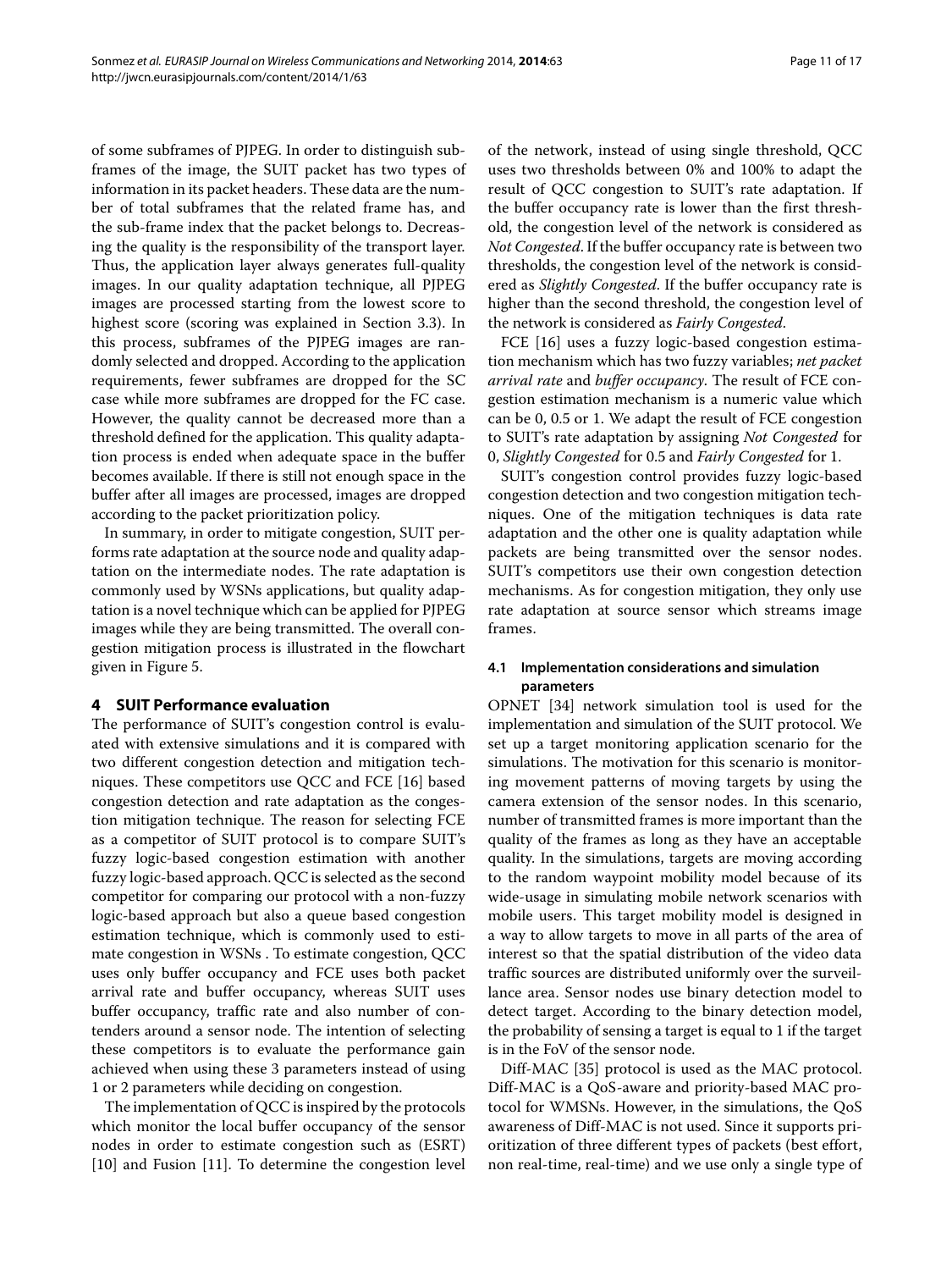

<span id="page-11-0"></span>packet, we did not use the service differentiation mechanism of Diff-MAC. All SUIT packets are considered as video packets. In order to use Diff-MAC with SUIT, the following modifications are applied:

- An inter-layer communication module is implemented to exchange information with other layers.
- A module is implemented in order to construct neighbor buffer occupancy table (NBOT). This module piggybacks the buffer occupancy information into the outgoing packet header and reads this information from each packet that the sensor can hear regardless of the packet destination.
- A module is implemented in order to distinguish SUIT packets with respect to their importance. It chooses different number of retries according to the importance level.

IEEE 802.15.4 compliant radio has low cost and low power attributes. Thus, these radios are widely used for WSN implementation [\[36\]](#page-16-12). In the market, there are several radio modules which are compliant with IEEE 802.15.4 standard. Most of the radios of Atmel, Chipcon and Microchip provide 250-kbps data rate [\[37\]](#page-16-13). However, for multimedia transmission 250-kbps data rate is not adequate. Chulsung Park et al. design a high data-rate wireless sensor node named as eCAM [\[38\]](#page-16-14). Their sensor node provides 1 Mbps data rate and their camera module can operate as a JPEG compressed still camera. Also Atmel designs an IEEE 802.15.4 compliant single chip ATmega128RFA1 [\[39\]](#page-16-15) which can provide up to 2 Mbps data rate. Since high data-rate transmission should be used for multimedia streaming applications, we determine the data rate as 2 Mbps in our simulations according to the capabilities of these example radios. In order to simulate a real application more accurately, a realistic link model proposed in [\[40\]](#page-16-16) is used in the simulations. Zuniga et al. use the log-normal shadowing model proposed in [\[41\]](#page-16-17) as the radio propagation model and they use the signal-to-noise ratio (SNR) to calculate the probability of successfully receiving a packet.

In the simulations,  $400 \times 400 \text{ m}^2$ -shaped environment where 256 stationary video sensors are uniformly deployed is used. The communication range of the sensors is 80 m and these sensors have a camera module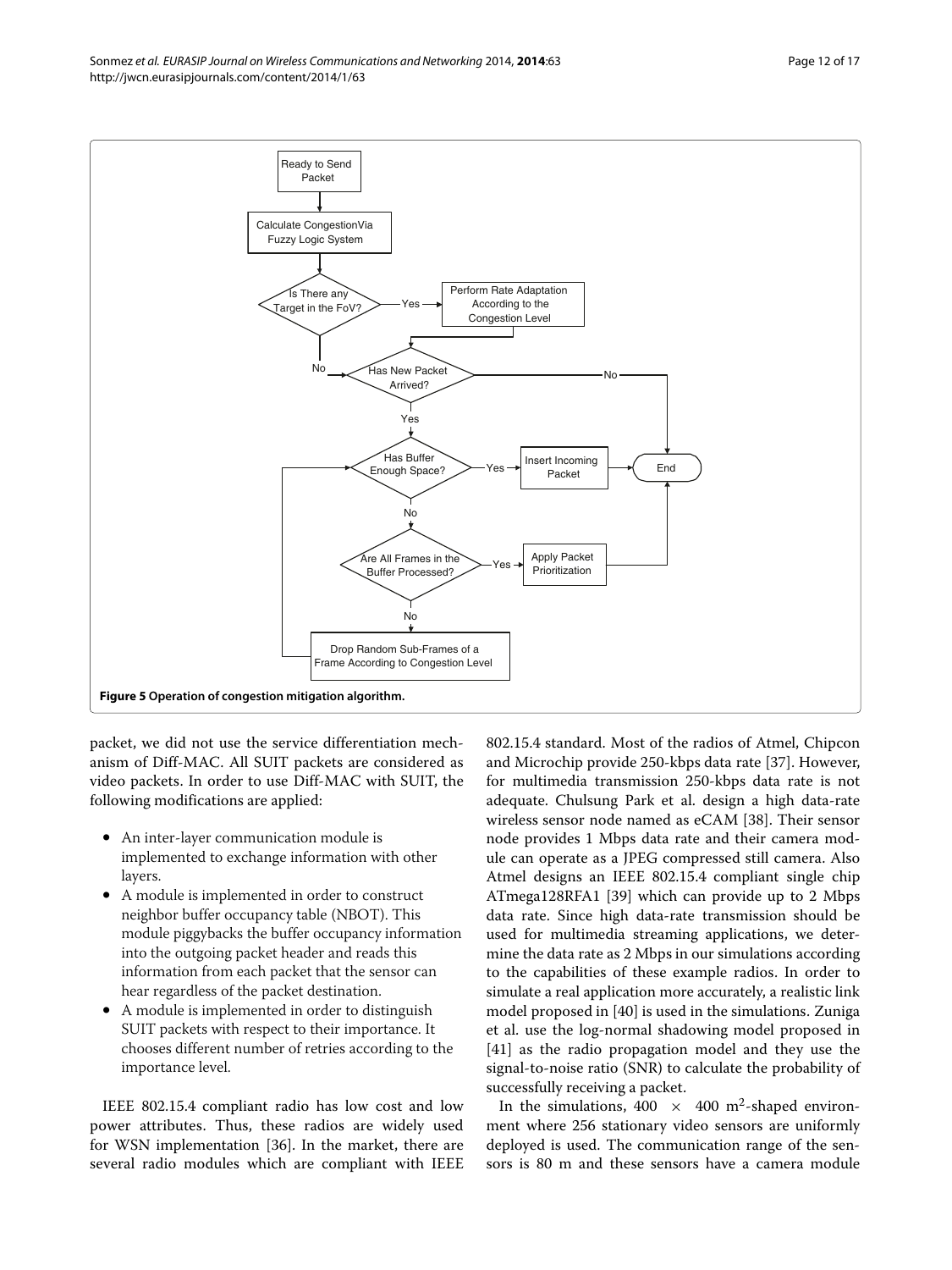whose detection range is 30 m and observation angle is 52°. GPSR [\[42\]](#page-16-18) protocol is used as the routing protocol due to its simplicity and common usage. There are one to seven targets which are moving in the environment. The target is assumed to be a pedestrian whose velocity is 2 m/s. When the target enters the FoV, the sensor node's camera starts generating video. The images used in simulations are Sub Quarter Common Intermediate Format (SQCIF) progressively encoded JPEG images which have a resolution of 128  $\times$  96. SQCIF can have a small resolution for the video streaming applications, but it is a proper format that can be used with the determined data rate which is 2 Mbps to maintain the desired frame rates. If the date rate of the sensor devices increases by technological improvements, other formats with higher resolution can be used. Other significant parameters used in our simulations are listed in Table [2.](#page-12-0)

In order to evaluate the performance of SUIT on a congested WMSN, we study the scenarios where congestion is generated on the relay nodes. In these scenarios, we make sure that the generated data traffic does not exceed the capacity of the source nodes. Therefore, the data load on the relay nodes is increased without dropping packets at the source node. To achieve this, we increase the number of intruders on the deployment area and create video traffic over relay nodes from multiple source nodes.

## **4.2 Performance evaluation of congestion control techniques**

One of the most important metrics for application QoS is the average received frame rate at the sink. In Figure [6,](#page-12-1)

<span id="page-12-0"></span>**Table 2 Simulation parameters for the evaluation of SUIT**

| Parameter                | Value                                |
|--------------------------|--------------------------------------|
| Number of sensors        | 256                                  |
| Area                     | $400 \text{ m} \times 400 \text{ m}$ |
| Sink location            | (0,400)                              |
| Number of targets        | $1$ to $7$                           |
| Target velocity          | $2 \text{ m/s}$                      |
| Camera observation angle | $52^\circ$                           |
| Depth of field           | 30 m                                 |
| Rate for NC case         | 2 fps                                |
| Rate for SC case         | 4 fps                                |
| Rate for FC case         | 6 fps                                |
| Average packet size      | 1 KB                                 |
| Average JPEG image size  | 9.2 KB                               |
| <b>Buffer size</b>       | 100 KB                               |
| Channel rate             | 2 Mbps                               |
| Communication range      | 80 m                                 |

Target mobility model: random waypoint; detection model: binary FoV; MAC protocol: Diff-MAC [\[35\]](#page-16-11); routing protocol: GPSR [\[42\]](#page-16-18).



<span id="page-12-1"></span>comparison of the average received frame rate is depicted. The *X*-axis shows the number of targets which is varied to increase the load in the network. If the network is not congested, all protocols provide a similar frame rate, i.e. with 1 to 3 targets. However, when the network is getting congested, the SUIT protocol can transmit more frames than the other protocols. The reason for this result is the congestion mitigation technique of SUIT which performs quality adaptation on the fly. In a congested network, SUIT can decrease the buffer fullness by decreasing the quality of the images. However, other protocols have to drop incoming frames. As shown in Figure [6,](#page-12-1) without quality adaptation, the maximum frame rate that can be received by the sink is 10 fps, whereas SUIT allows the sink to receive more than 13 fps.

A protocol can transmit more frames if it generates excessive number of frames, but number of dropped frames should also be considered. So the frame loss ratio is another important QoS metric. In Figure [7,](#page-13-0) the frame loss performances of the protocols are given. For all of the cases, SUIT has better frame loss performance than QCCand FCE-based congestion detection protocols. QCC has worse performance than FCE because it calculates the congestion level in an optimistic manner and generates more frames than FCE. Therefore, compared to FCE, QCC provides a better average received frame rate at the sink but worse frame loss performance.

We compare the performance of the protocols in terms of the mean delay of frames successfully delivered to the sink in Figure [8.](#page-13-1) The latency difference between QCC- and FCE-based protocols is nearly 1 s regardless of the congestion level. When the load is light, SUIT has a similar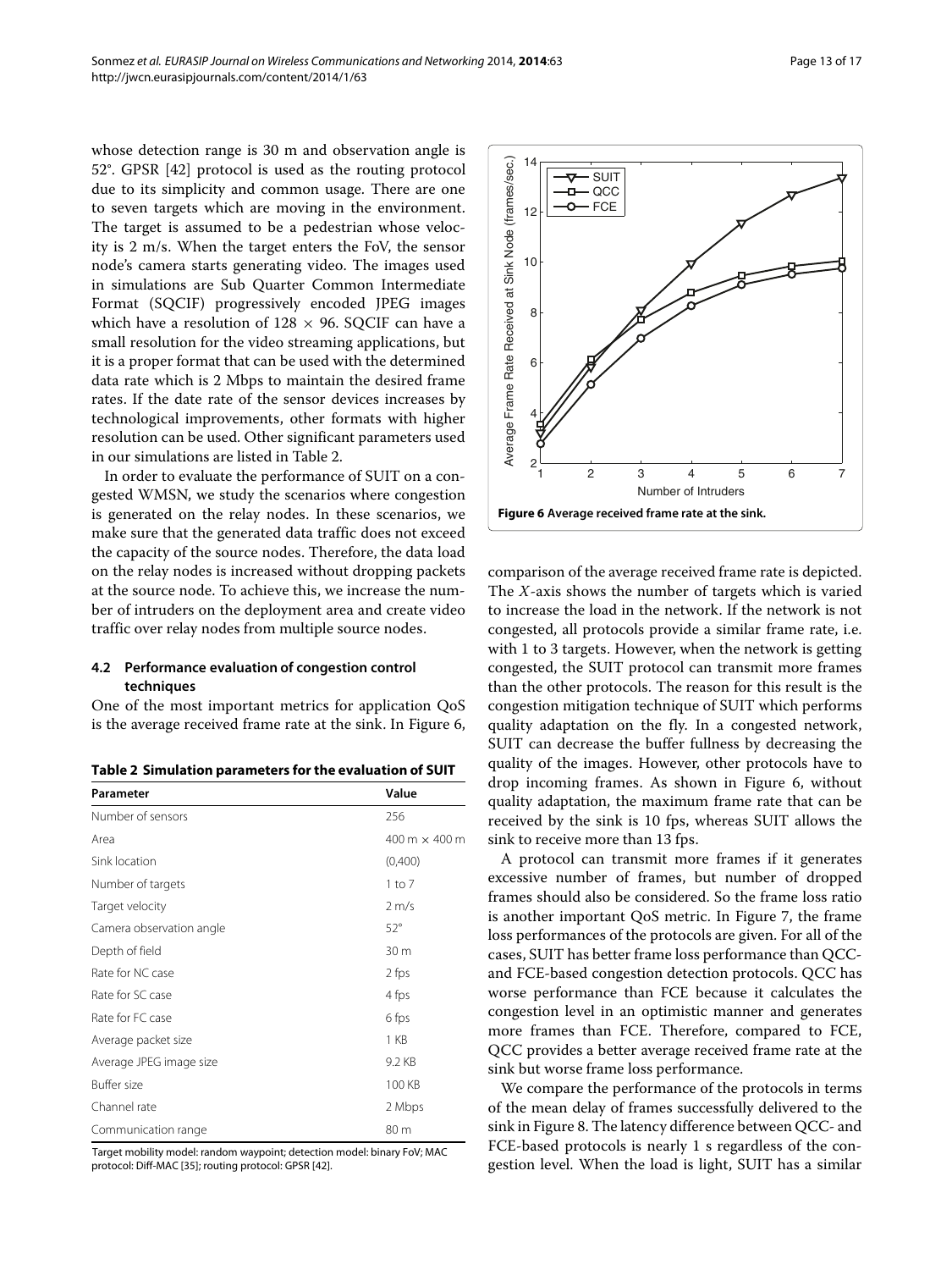Sonmez *et al. EURASIP Journal on Wireless Communications and Networking* 2014, **2014**:63 Page 14 of 17 http://jwcn.eurasipjournals.com/content/2014/1/63



<span id="page-13-0"></span>performance with FCE. However, as the load increases, the latency gap between SUIT and FCE widens up to 4 s, which means 28% performance gap. The main reason for the performance gap between SUIT and the other protocols is the average size of the frames. If the network congestion increases, SUIT decreases the frame quality, so the size of the frames decreases. Since small-sized frames are transmitted faster than the original frames, SUIT provides the best frame latency performance.

The performances of the protocols are compared in terms of average energy consumption per sensor node

<span id="page-13-1"></span>16 SUIT Average Source to Sink Latency of Frames (sec) Average Source to Sink Latency of Frames (sec) QCC  $14$ FCE 12 10 8 6 4 2  $\Omega$ 1 2 3 4 5 6 7 Number of Intruders **Figure 8 Average frame latency.**

in Figure [9.](#page-13-2) The average energy expenditure is related to the number of generated frames at source nodes. As shown in Figure [10,](#page-14-1) QCC always generates more frames than SUIT and FCE so it consumes more energy than the other protocols. SUIT produces more frames than FCE, and therefore, it consumes more energy than FCE if the load is light (if the number of targets is lower than three). However, when the network is getting congested, energy expenditure of SUIT provides better results and the performance gap between the SUIT and other protocols gets wider. Since the SUIT protocol can shrink the size of frames in congested networks, it transmits lower number of packets and exhibits better performance in terms of energy consumption in highly loaded networks.

The frame rates at source sensor nodes are calculated in a different manner for each protocol. SUIT and FCE use fuzzy logic-based approach whereas QCC uses local buffer occupancy for deciding on the congestion level. According to the congestion level, the frame rate is assigned dynamically while generating images. In Figure [10,](#page-14-1) the average calculated frame rate at the source sensor nodes is illustrated. All of the protocols decrease the frame rate as the network is getting congested. QCC estimates the congestion level optimistically and therefore calculates higher frame rates than the others. On the other hand, FCE estimates the congestion in a pessimistic manner and calculates lower frame rates than the others. SUIT provides a balanced congestion level *via* its efficient fuzzy logic-based congestion estimation technique. Therefore, SUIT provides better performance than its competitors in all QoS metrics, except of the average received frame quality.

<span id="page-13-2"></span>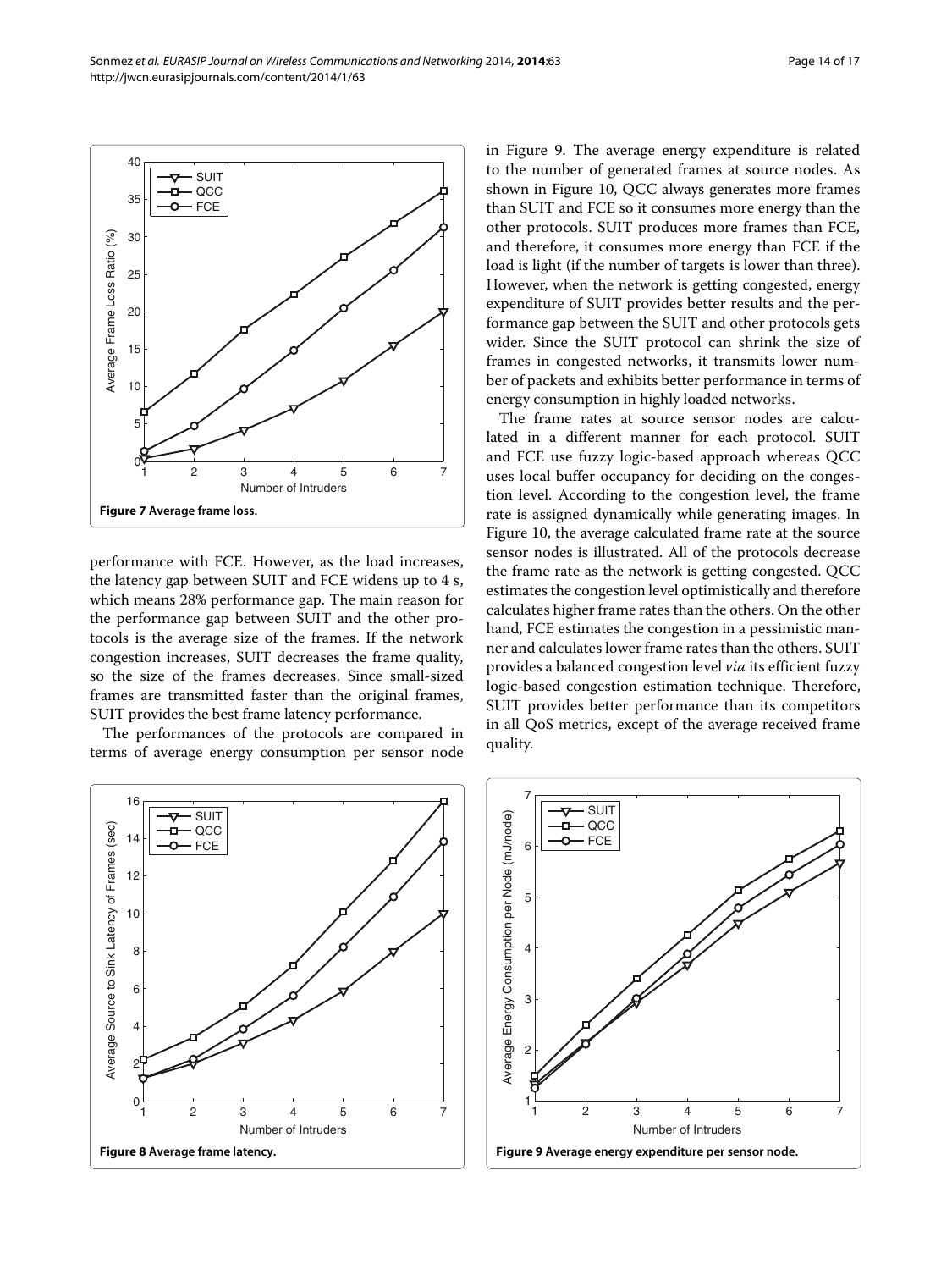

<span id="page-14-1"></span>The quality of PJPEG images are compared with respect to the peak signal-to-noise ratio (PSNR) values. PSNR is a well-known image quality metric and widely used [\[43\]](#page-16-19). For two grey-level (8 bits) images *f* and *g* whose dimensions are  $X \times Y$ , PSNR calculation is defined as

$$
PSNR(f, g) = 10 \log_{10} \left( \frac{255^2}{MSE(f, g)} \right)
$$
 (12)

where

$$
MSE(f, g) = \frac{1}{X \times Y} \sum_{i=1}^{X} \sum_{i=1}^{Y} (f_{ij} - g_{ij})^{2}
$$
 (13)

In Figure [11,](#page-14-2) visual examples of PSNR values are given for PJPEG images. The images shown in the tables are selected randomly from the image set which is received by the sink sensor. For the image quality performance evaluation of the protocols, the average PSNR values of the received images are used and the PSNR values are calculated using Equation [12.](#page-14-3) Again, in these simulations, we varied the number of targets. Average quality of the received frames for QCC and FCE are the same and PSNR values for the received frames are computed as 35 dB, whereas the average PSNR values of the received frames for SUIT are a bit lower than the other protocols and for the worst case (when there are seven targets in the area) is observed as 32.5 dB. Since the main goal of SUIT is delivering more frames with lower delay and lower energy consumption by decreasing the image quality to an acceptable level, it is not surprising that the average PSNR values of the images transmitted with the SUIT protocol are lower. As discussed in [\[44,](#page-16-20)[45\]](#page-16-21), 32.5 dB is a sufficient quality for our target monitoring application and can be used for object detection algorithms at the sink side. Therefore, images with 32.5 dB still have fairly good quality.

# <span id="page-14-0"></span>**5 Conclusion**

<span id="page-14-3"></span>In this paper, we proposed a new protocol, SUIT, based on the necessities of efficient multimedia transmission over WMSNs. SUIT is an image transport protocol which provides a fuzzy logic approach for estimating congestion efficiently and then reacting to mitigate the congestion. SUIT has an efficient congestion detection mechanism. Instead of using a specific congestion indicator, it proposes a fuzzy logic-based congestion detection technique which gives more accurate result. For congestion

<span id="page-14-2"></span>

|                                         | Original Image      | Received Image        | <b>PSNR</b> |  |  |  |  |  |
|-----------------------------------------|---------------------|-----------------------|-------------|--|--|--|--|--|
|                                         | <b>Stemphone</b>    | <b>CALIFORNIA AND</b> | 34.13 dB    |  |  |  |  |  |
|                                         | <b>STRIBULISHER</b> | <b>THEFFICIALS</b>    | 31.43 dB    |  |  |  |  |  |
|                                         | <b>THEIR ANN</b>    |                       | 23.77 dB    |  |  |  |  |  |
| Figure 11 PSNR values for PJPEG images. |                     |                       |             |  |  |  |  |  |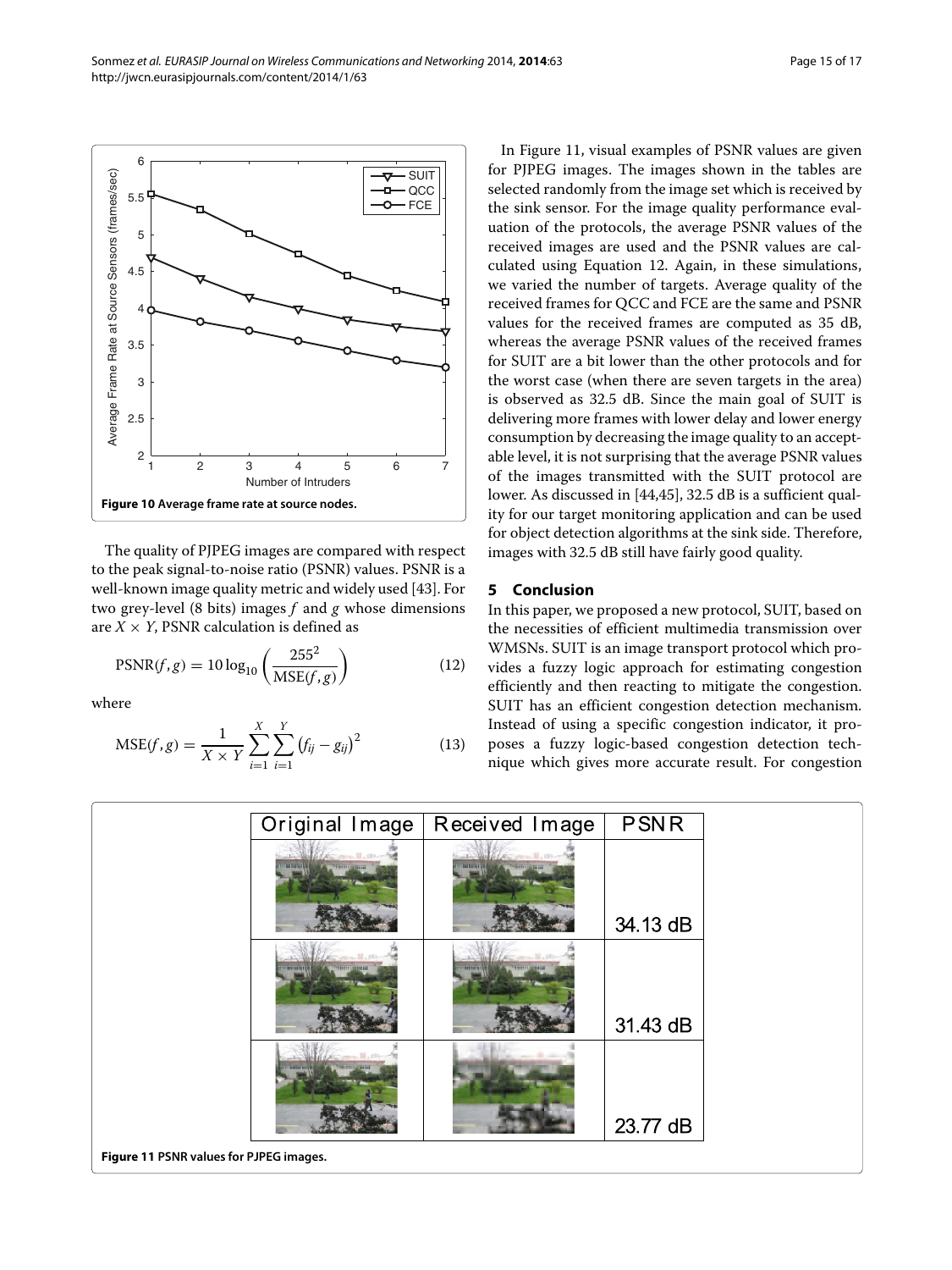mitigation, SUIT provides two different techniques. The first technique is adapting video frame rate at source sensor nodes. The second one is a novel congestion mitigation technique which can adapt the quality of images on-the-fly. Main contributions of the SUIT protocol are using a new combination of three congestion indicator in fuzzy logic-based congestion estimation approach, proposing a cross-layer information exchange method among different layers, and applying a quality adaptation technique which decreases the image quality while they are being transmitted. To the best of our knowledge, mitigating congestion by decreasing image quality on-the-fly is a new technique proposed by SUIT.

A surveillance application scenario is implemented and extensive simulations are conducted in OPNET to verify our approach. SUIT protocol is compared to QCC-based and FCE-based congestion control protocols. Especially for congested network cases, SUIT outperforms other protocols in all aspects except of image quality. As we mentioned before, the main goal of SUIT protocol is providing better performance in terms of energy consumption, frame delivery, frame loss and frame latency by decreasing the quality without sacrificing image quality too much. So, the quality of received image performance of SUIT is lower than the other protocols as expected. However, the average image quality of the SUIT protocol is still satisfactory.

As a future work, we plan to apply fuzzy logic-based packet prioritization while dropping packets from the local queue. In our current implementation, packets are dropped according to their weights. Weights are calculated based on the predefined rules. However, a fuzzy logic-based approach can provide more fairness on queue management. In addition, we want to improve the target detection process by implementing a communication module between neighboring sensor nodes. The sensor nodes which monitor the same area, can communicate with each other in order to prevent transmitting the same image of the target for better application performance.

#### **Competing interests**

The authors declare that they have no competing interests.

#### **Acknowledgements**

This work is supported by the European Community's Seventh Framework Programme (FP7-ENV-2009-1) under the grant agreement FP7-ENV-244088 FIRESENSE, by COST Action COST IC0906 WiNeMO Wireless Networking for Moving Objects and by the Turkish State Planning Organization (DPT) under the TAM Project, number 2007K120610. A shorter version of this manuscript was accepted as an invited paper in the Fifth IFIP International Conference on New Technologies, Mobility and Security (NTMS'2012).

#### **Author details**

<sup>1</sup> Computer Networks Research Laboratory, Netlab. Department of Computer Engineering, Bogazici University, Bebek 34342, Istanbul, Turkey. <sup>2</sup>Department of Computer Engineering, Galatasaray University, Besiktas 34349, Istanbul, Turkey. <sup>3</sup> Department of Mathematics, Bogazici University, Bebek 34342, Istanbul, Turkey. <sup>4</sup>Information Technologies R&D, NETAS, Istanbul, Turkey.

#### Received: 4 November 2013 Accepted: 4 April 2014 Published: 23 April 2014

#### **References**

- <span id="page-15-0"></span>1. S Poojary, M Pai, Multipath data transfer in wireless multimedia sensor network, in *Proceedings of the International Conference on Broadband, Wireless Computing, Communication and Applications (BWCCA)*, (2010), pp. 379–383
- <span id="page-15-1"></span>2. S Misra, M Reisslein, G Xue, A survey of multimedia streaming in wireless sensor networks. IEEE Commun. Surv. Tutorials. **10**(4), 18–39 (2008)
- <span id="page-15-2"></span>3. M Maimour, C Pham, D Hoang, A congestion control framework for handling video surveillance traffics on WSN, in *Proceedings of the 2009, International Conference on Computational Science and Engineering - Volume 02* (CSE '09 2009), pp. 943–948
- <span id="page-15-3"></span>4. W Yu, Z Sahinoglu, A Vetro, Energy efficient, JPEG 2000 image transmission over wireless sensor networks, in *Proceedings of the IEEE Global Telecommunications Conference (GLOBECOM),* Volume 5, (2004), pp. 2738–2743
- 5. A Boukerche, Y Du, J Feng, R Pazzi, A reliable synchronous transport protocol for wireless image sensor networks, in *IEEE Symposium on Computers and Communications (ISCC)*, (2008), pp. 1083–1089
- <span id="page-15-4"></span>6. A Mammeri, A Khoumsi, D Ziou, B Hadjou, Energy-efficient transmission scheme of JPEG images over visual sensor networks, in *Proceedings of the 33rd IEEE Conference on Local Computer Networks LCN*, (2008), pp. 639–647
- <span id="page-15-5"></span>7. C Wang, K Sohraby, B Li, M Daneshmand, Y Hu, A survey of transport protocols for wireless sensor networks. IEEE Netw. **20**(3), 34–40 (2006)
- <span id="page-15-6"></span>8. Y Liu, N Xiong, Y Zhao, A Vasilakos, J Gao, Y Jia, Multi-layer clustering routing algorithm for wireless vehicular sensor networks. Commun. IET. **4**(7), 810–816 (2010)
- <span id="page-15-7"></span>9. L Xiang, J Luo, A Vasilakos, Compressed data aggregation for energy efficient wireless sensor networks, in *Sensor, Mesh and Ad Hoc Communications and Networks (SECON) 2011 8th Annual IEEE Communications Society Conference on*, (2011), pp. 46–54
- <span id="page-15-8"></span>10. Y Sankarasubramaniam, O Akan, I Akyildiz, ESRT: event-to-sink reliable transport in wireless sensor networks, in *Proceedings of the 4th ACM International Symposium on Mobile Ad Hoc Networking and Computing (MOBIHOC)*, (2003), pp. 177–188
- <span id="page-15-9"></span>11. B Hull, K Jamieson, H Balakrishnan, Mitigating congestion in wireless sensor networks, in *Proceedings of the International Conference on Embedded Networked Sensor Systems (SenSys)*, (2004), pp. 134–147
- <span id="page-15-10"></span>12. CT Ee, R Bajcsy, Congestion control and fairness for many-to-one routing in sensor networks, in *Proceedings of the International Conference on Embedded Networked Sensor Systems (SenSys)*, (2004), pp. 148–161
- <span id="page-15-11"></span>13. J Paek, R Govindan, RCRT: Rate-controlled reliable transport protocol for wireless sensor networks. ACM Trans. Sensor Netw (TOSN). **7**(3), 1--45 (2010)
- <span id="page-15-12"></span>14. CY Wan, SB Eisenman, AT Campbell, CODA: congestion detection and avoidance in sensor networks, in *Proceedings of the International Conference on Embedded Networked Sensor Systems (SenSys)*, (2003), pp. 266–279
- <span id="page-15-13"></span>15. M Zawodniok, S Jagannathan, Predictive congestion control protocol for wireless sensor networks. IEEE Trans. Wireless Commun. **6**(11), 3955–3963 (2007)
- <span id="page-15-14"></span>16. S Munir, YW Bin, R Biao, M Man, Fuzzy logic-based congestion estimation for QoS in wireless sensor network, in *Proceedings of the IEEE Wireless Communications and Networking Conference (WCNC)*, (2007), pp. 4336–4341
- <span id="page-15-15"></span>17. C Wang, K Sohraby, B Li, SenTCP: a hop-by-hop congestion control protocol for wireless sensor networks, in *Proceedings of the IEEE International Conference on Computer Communications (INFOCOM)*, (2005)
- <span id="page-15-16"></span>18. MH Yaghmaee, DA Adjeroh, Priority-based rate control for service differentiation and congestion control in wireless multimedia sensor networks. Comput. Netw. **53**(11), 1798–1811 (2009)
- <span id="page-15-17"></span>19. JY Teo, Y Ha, CK Tham, Interference-minimized multipath routing with congestion control in wireless sensor network for high-rate streaming. Mobile Comput. IEEE Trans. **7**(9), 1124–1137 (2008)
- <span id="page-15-18"></span>20. M Maimour, C Pham, J Amelot, Load repartition for congestion control in multimedia wireless sensor networks with multipath routing, in *3rd International Symposium on Wireless Pervasive Computing 2008. ISWPC, 2008.* (2008), pp. 11–15
- <span id="page-15-19"></span>21. CY Wan, SB Eisenman, AT Campbell, J Crowcroft, Siphon: overload traffic management using multi-radio virtual sinks in sensor networks, in